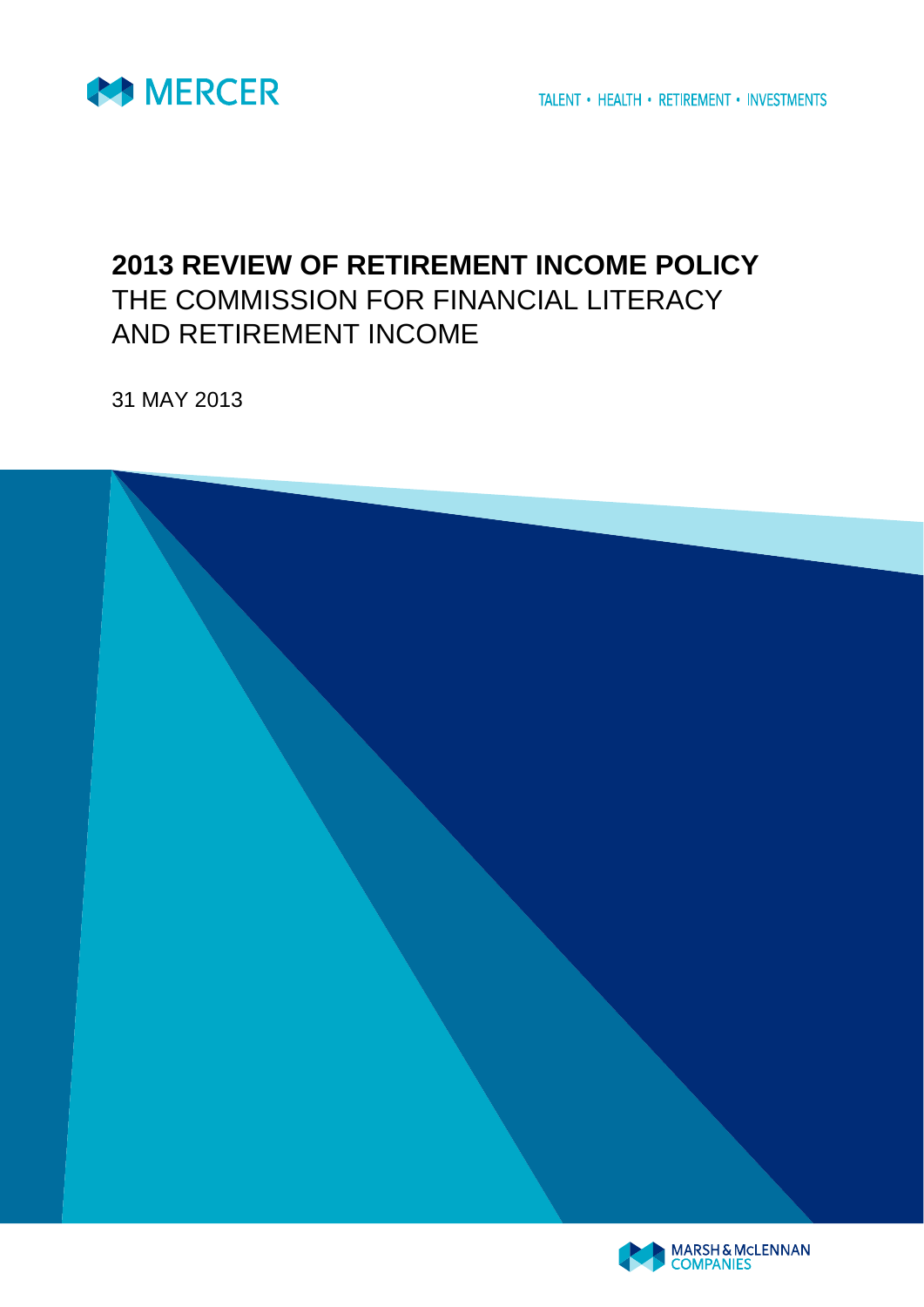## **CONTENTS**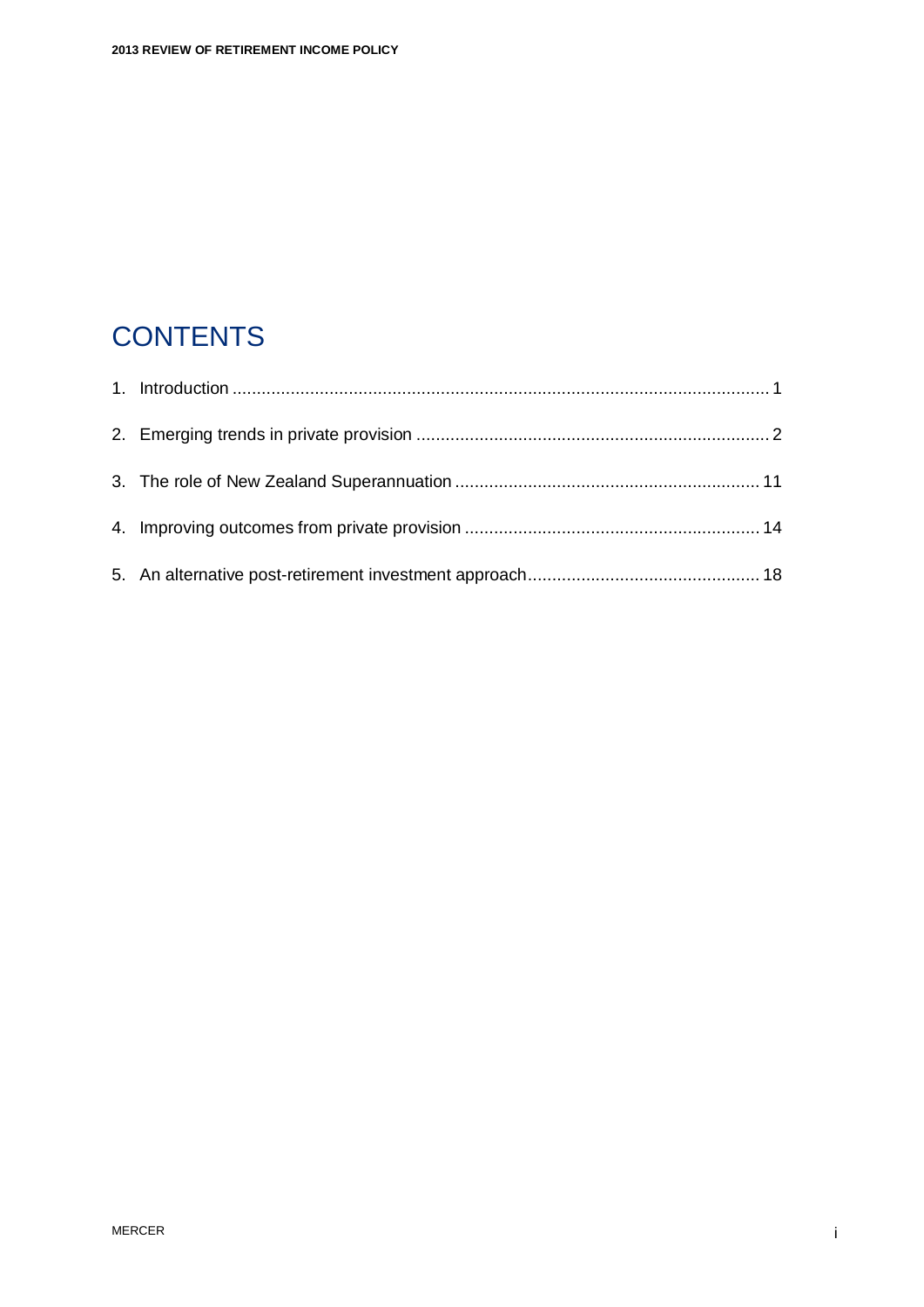### <span id="page-2-0"></span>**Introduction**

The 2013 review of retirement income policy covers a range of topics encompassing both public and private provision. Given the interdependency of different policy initiatives, and how they have been shaped by emerging trends, this submission does not seek to address each topic in isolation.

This paper:

- Outlines the trends in the private provision of retirement savings, both domestically and internationally, and discusses the reasons for the observed changes;
- Considers the role of New Zealand Superannuation; and
- Discusses how private provision can be developed to ensure strong savings outcomes for New Zealanders, including how these savings can be used to provide an income for life.
- Proposes a post-retirement system that promotes the utilisation of savings to provide an income for life.

Mercer believes any review on the adequacy and sustainability of New Zealand's retirement income system as a whole should focus on:

- Increasing the level of retirement savings to raise retirement incomes, ensuring a more secure and dignified retirement lifestyle for all New Zealanders;
- Reducing the pressure on New Zealand Superannuation to fund for an individual's retirement; and
- Encouraging New Zealanders to use their savings to provide an income through retirement.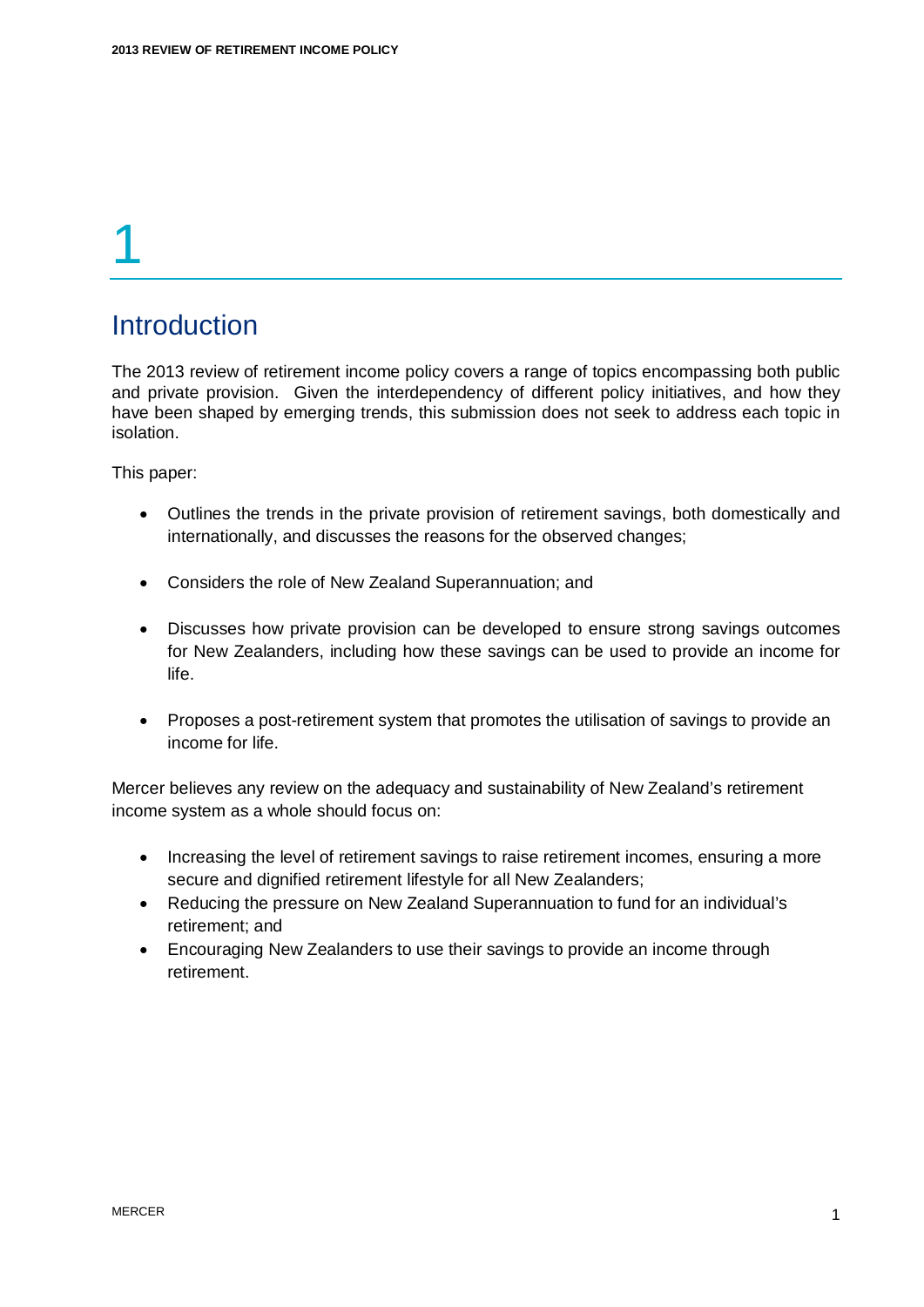### <span id="page-3-0"></span>Emerging trends in private provision

#### New Zealand

Prior to the introduction of KiwiSaver in July 2007, the offering of superannuation benefits by employers in New Zealand was not compulsory, although some local employers and many international firms provided some level of post-retirement benefits to their employees in line with their global practices. However, the superannuation and retirement savings environment in New Zealand underwent significant change once the country-wide savings initiative was launched.

Since 1 July 2007 all employers have had to offer a workplace savings scheme to all new employees aged between 18 and 65 (with very few limited exceptions), either through KiwiSaver or through alternative qualifying workplace superannuation schemes. Whilst KiwiSaver is a discretionary scheme to the extent that employees can opt-out within 8 weeks of joining or take an indefinite contributions holiday, there are on-going discussions as to whether KiwiSaver participation may be made compulsory in the future. Although there are no current plans for such a move, it is expected that an auto-enrolment exercise will be conducted at some point in the next few years. Under the auto-enrolment scenario, all employees (not just those who change jobs) would become KiwiSaver members (although they would still have the ability to opt-out). In their 2012 Budget the National Government announced that such an exercise would be deferred until there was a sufficient surplus to meet the expected costs. Public consultation on auto-enrolment was also deferred. The 2013 Budget did not provide any further comment.

There have been a number of changes to KiwiSaver since its launch. These changes have primarily affected contribution levels, the impact of taxation on contributions and the maximum level of government contributions. Following the previous review of retirement income policy in 2010 the main amendments have effectively been targeted at reducing the cost of the scheme to the Government and increasing the onus on employers and employees to fund workers' retirement savings.

These changes, and the dates when they became effective, have been:

1 July 2011 - From the year ending 30 June 2012, the maximum level of the member tax credit paid by the Government was halved from \$20 per week (\$1,042.86 p.a.) to \$10 per week (\$521.43 p.a.). The rate at which the tax credit was earned also reduced from \$1 to 50 cents for each dollar a member contributes.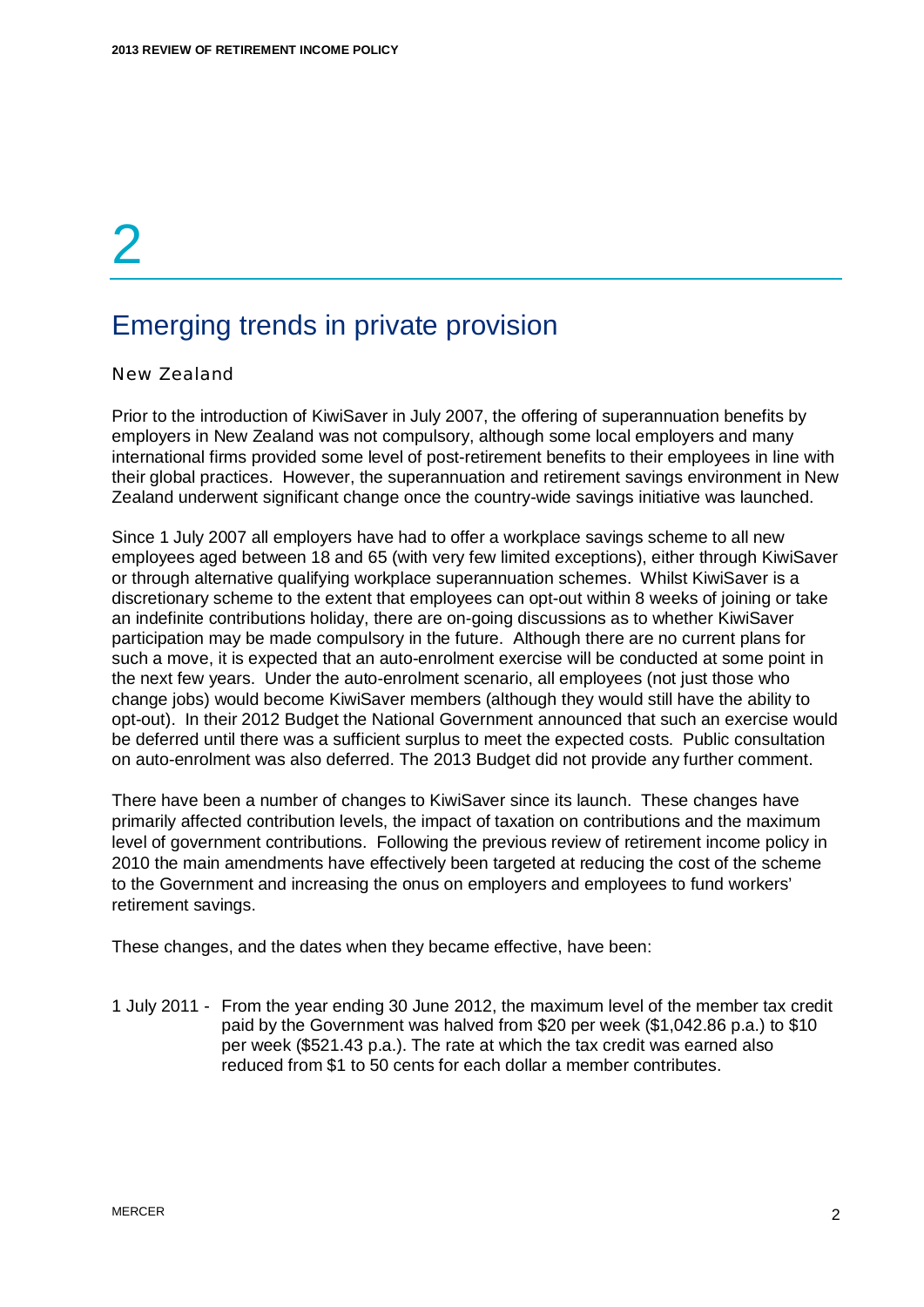1 April 2012 - Compulsory employer contributions to KiwiSaver and complying superannuation schemes became no longer exempt from Employer Superannuation Contributions Tax (ESCT). ESCT is a progressive tax, and the current rates are as follows:

| Total salary or wages* | <b>ESCT</b> rate |  |  |  |
|------------------------|------------------|--|--|--|
| Up to \$16,800         | 10.5%            |  |  |  |
| \$16,801 to \$57,600   | 17.5%            |  |  |  |
| \$57,601 to \$84,000   | 30%              |  |  |  |
| Greater than \$84,001  | 33%              |  |  |  |

\*Including gross employer contributions

Previously, where ESCT was payable, employers could opt to apply a flat rate of 33% across all employees.

1 April 2013 - For both employees and employers, the minimum contribution rate was increased from 2% to 3% of gross salary. Higher contributions are permitted.

The majority of employers now provide KiwiSaver, as required, and/or offer membership to a stand-alone defined contribution scheme in a master trust. This is in contrast to the position 20 years ago when a large number of the biggest employers were offering defined benefit arrangements. This shift in approach has been caused largely by the increased cost of offering defined benefits to employees due to falling investment markets, increased longevity and greater regulation. Furthermore, changes to accounting regulations have led to a greater awareness of the cost of these schemes as their net defined benefit obligations (liabilities) and the annual cost of the benefits accruing are shown in a company's financial statements. Also, in some instances the benefits obtained from membership were not clearly understood and did not fit in with a more transient workforce. The trend away from defined benefit schemes and into defined contribution plans has been seen globally and is not specific to the New Zealand environment.

There has been a clear indication that the government sees the KiwiSaver structure as the preferred vehicle for superannuation benefits. Furthermore, many employers see KiwiSaver as an easy way to meet their employees' retirement savings needs. Of the defined benefit schemes still in operation the vast majority are now closed to new entrants. The speed of closure was exacerbated by the introduction of KiwiSaver, due to the difficulty of integrating KiwiSaver into most defined benefit programmes. For members joining a defined benefit scheme since 1 April 2008, KiwiSaver contributions have become first priority and many such employees have been able to double-dip by accruing both defined benefits and receiving compulsory employer KiwiSaver contributions. Attempting to offset defined benefits by the cost of compulsory KiwiSaver contributions has proved to be complicated and ineffective for employers.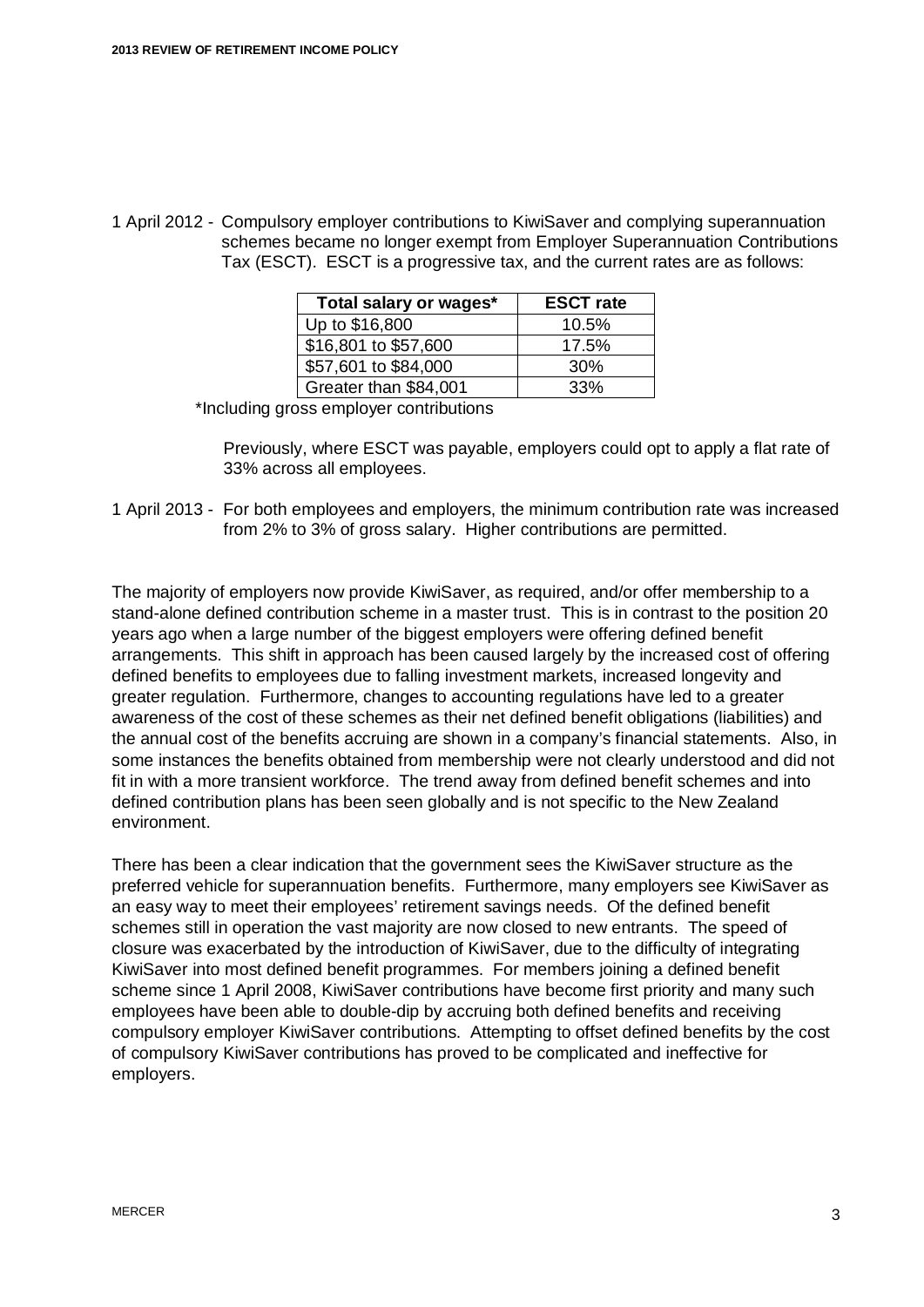Closed schemes have continued to operate until the sponsoring company opts to wind them up, either paying the remaining members their wind up benefits as defined in the trust deed or transferring the liabilities, where possible, to an insurance company.

There is no legislation requiring sponsors to secure a minimum level of members' benefits and the treatment of liabilities on wind up is dependent on the wording within a scheme's trust deed. However, most employers seek to treat members fairly and secure a benefit that reflects its value in some way. Many schemes offer members lump sum benefits on retirement and on wind up, easing the process of removing the liabilities.

Some schemes that are closed to new members may have opted not to wind up because the cost of doing so on a basis fair to existing members far exceeds the assets available. For many schemes, the value of their assets has in turn been reduced significantly with the falls in market values during the global financial crisis, eliminating any surpluses in the schemes or further increasing deficits. Falls in bond yields and increases to life expectancies have also increased the cost of purchasing annuities in a limited market. We estimate that the cost of buying out pension liabilities in New Zealand is currently approximately 30% to 50% higher than the actuarial value placed on them, depending on the age profile of the members involved. In our experience the rate at which businesses were winding up their defined benefit schemes slowed during the global financial crisis as asset values fell and annuity prices increased. However this trend is expected to reverse as the recovery gathers momentum and companies become more willing to make the required top-up contributions.

The decline in the number of employer sponsored retirement schemes can be seen using data from the Financial Markets Authority's annual superannuation schemes report, summarised in the table below,.

|                             | 1990  | 2007 | 2008 | 2009 | 2010 | 2011 |
|-----------------------------|-------|------|------|------|------|------|
| Defined Benefit             | 452   | 127  | 120  | 110  | 107  | 104  |
| <b>Defined Contribution</b> | 790   | 161  | 138  | 124  | 113  | 100  |
| $\tau$ otal                 | 2,242 | 288  | 258  | 234  | 220  | 204  |

Table 1: Number of employer sponsored schemes in force with balance dates within the year

It should be noted that defined contribution schemes are able to be consolidated within master trusts and so the reduction in the number of these schemes has not necessarily led to a reduction in the size of savings. This is illustrated in the chart below.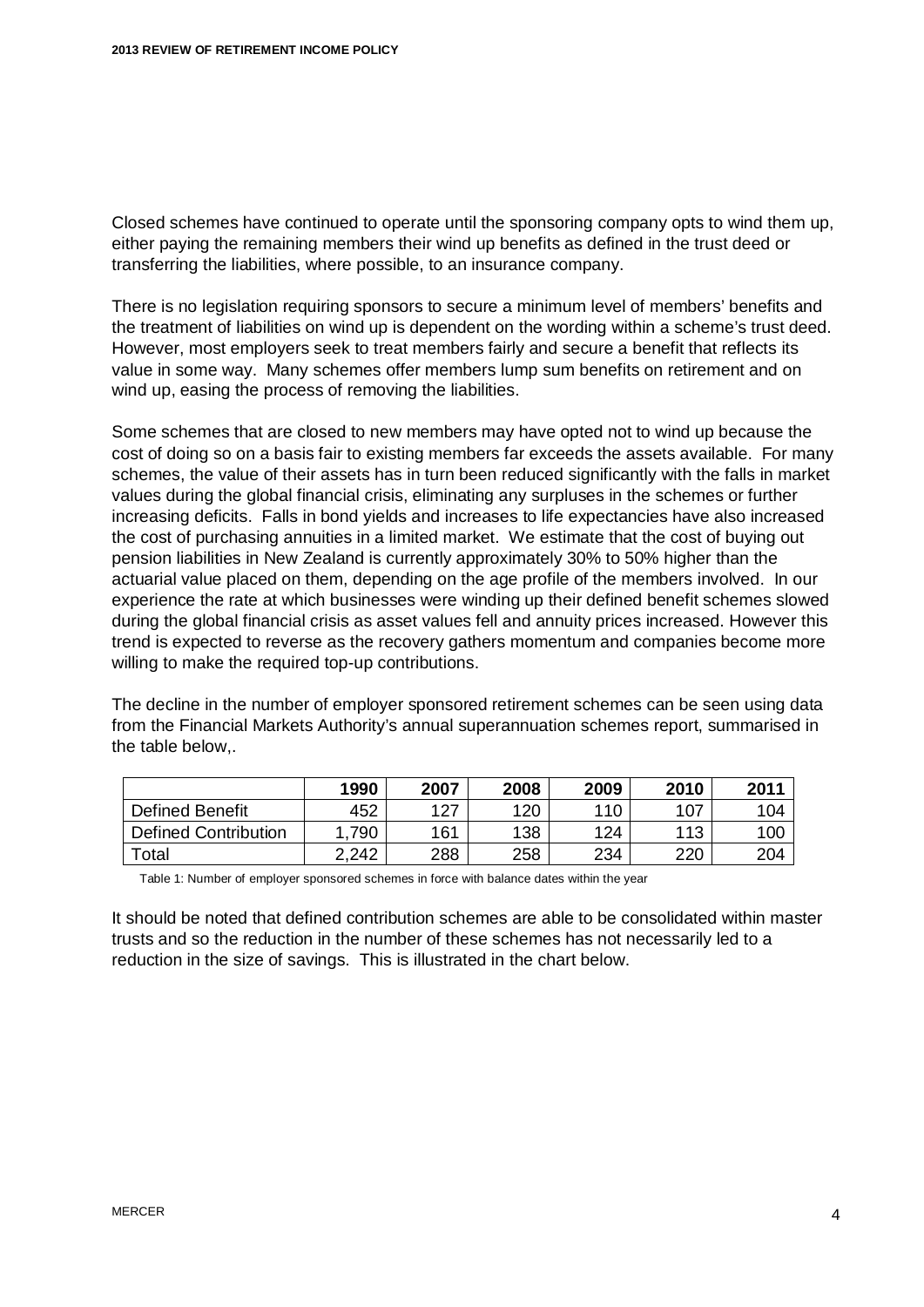

Chart 1: Level of assets in employer sponsored schemes

From 1990 to 2007, total assets in employer sponsored defined contribution and defined benefit schemes rose from \$9.5 billion to \$14.2 billion. By 2011 the amount had fallen slightly to \$14.0 billion, due in part to the losses recorded during the financial crisis. It can be seen that the level of assets in defined contribution schemes has increased over the last two years, whilst the amount in defined benefit plans, following an initial decline, has remained fairly stagnant. The amount in accumulation (defined contribution) style arrangements is approximately double the amount held to meet defined benefit promises and is expected to increase in dominance in the future. Furthermore, once KiwiSaver assets are included the dominance of the defined contribution market increases markedly. It can also be seen that the speed at which KiwiSaver assets have grown to date has far outpaced the growth in employer sponsored schemes over the same period and is poised to overtake the combined defined benefit/defined contribution employer sponsored scheme total by the end of 2013.

#### KiwiSaver trends

The annual report from Inland Revenue details the key statistics regarding KiwiSaver each year. The most recent report, for the year to 30 June 2012, showed that the number of KiwiSaver members continues to grow, albeit at a slowing pace as the scheme matures. By 30 June 2012, there were 1.97m KiwiSaver members, and approximately half of these had opted-in to the scheme via a provider (rather than being auto-enrolled or opted-in via their employer). However this statistic is skewed by the number of KiwiSaver members under 18 years old (more than 320,000), who are unlikely to have been enrolled through employment. Auto-enrolment has, however, proved an important concept with statistics at the end of March 2013 showing close to 40% of current members were auto enrolled. Results from the 2010 Inland Revenue KiwiSaver Evaluation survey<sup>[1](#page-6-0)</sup> showed close to half of these members said they would not have joined KiwiSaver if they had not been auto-enrolled.

<span id="page-6-0"></span><sup>1</sup> http://www.ird.govt.nz/resources/0/3/03e46600437177c5a25eb24e9c145ab7/ks-evaluation-individuals.pdf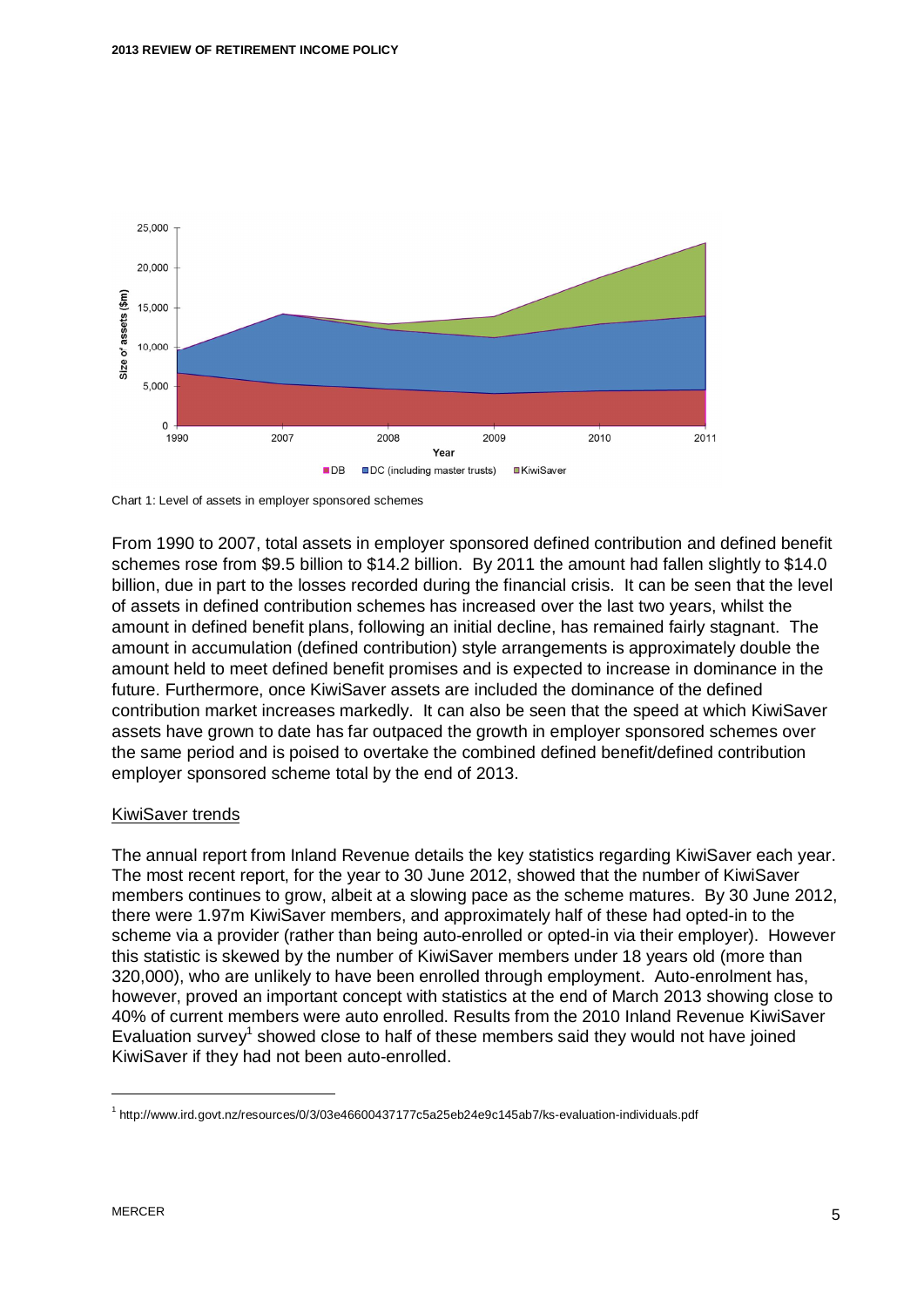Inland Revenue's 2011 annual report cites a report by the Financial Services Institute of Australasia in August 2011, which found that over half of New Zealanders between ages 18 and 65 were members of KiwiSaver, and more than half of these people were not saving for retirement prior to joining.<sup>[2](#page-7-0)</sup> The same survey also found that the key reasons for people not joining were affordability, sufficiency of other retirement savings and uncertainty regarding the structure.

Since the inception of KiwiSaver, the proportion of members choosing their own provider has steadily increased, from 49% at 30 June 2008 to 65% in 2012. Most of this movement has come from members switching from default providers. The Financial Services Institute of Australasia survey found that most KiwiSaver members chose their bank as their provider, and more than half of those switching providers had done so to have their KiwiSaver account included with their other accounts with their bank. Other key reasons given for switching providers were for perceived higher returns and change following advice received from a financial adviser. Notwithstanding these findings, however, the 2010 KiwiSaver Evaluation survey found that 90% of the members interviewed had never changed their provider.

Further points of interest regarding providers collected from the survey showed that 27% of members considered more than one provider when joining KiwiSaver. When choosing a provider, the important factors identified included financial stability, good reputation and familiarity. These factors could be seen as tallying with banks holding a significant share of the market, with over half of the respondents who chose their own provider selecting a bank. Where a member's employer has chosen or the Inland Revenue has allocated a provider, more members have their accounts with financial institutions other than banks or do not know where their funds are invested. In total 38% of the KiwiSaver members surveyed were with banks, 47% were with other financial institutions and 15% did not know who their provider was.

At 30 June 2012 KiwiSaver was estimated to make up 17% of the managed funds market, with a value of NZ\$12.9 billion. When added to other superannuation assets, this rises to about 40% of the market (compared to 30% prior to the launch of KiwiSaver in 2007). The Government Actuary's report for the year ending 30 June 2012 stated that non-KiwiSaver superannuation scheme membership had fallen to 434,000, in 512 schemes (including retail and private schemes). The corresponding figures for 2007 were 582,000 members in 560 schemes.

Part of the 2010 Inland Revenue KiwiSaver Evaluation survey considered the impact of KiwiSaver on savings and what alternative use the funds going into the scheme may have had. Analysis of the results found that 60% of respondents were quite likely or very likely to have saved for retirement in the absence of KiwiSaver.

The survey also asked the respondents to identify where their contributions would have gone had they not been made to KiwiSaver. The results suggested that 27% would have gone on

<span id="page-7-0"></span><sup>2</sup> Financial Services Institute of Australasia (August, 2011) *KiwiSaver and Retirement Savings: A report prepared for FINSIA and the IFA by Dr Claire Matthews*, *School of Economics and Finance, Massey University*.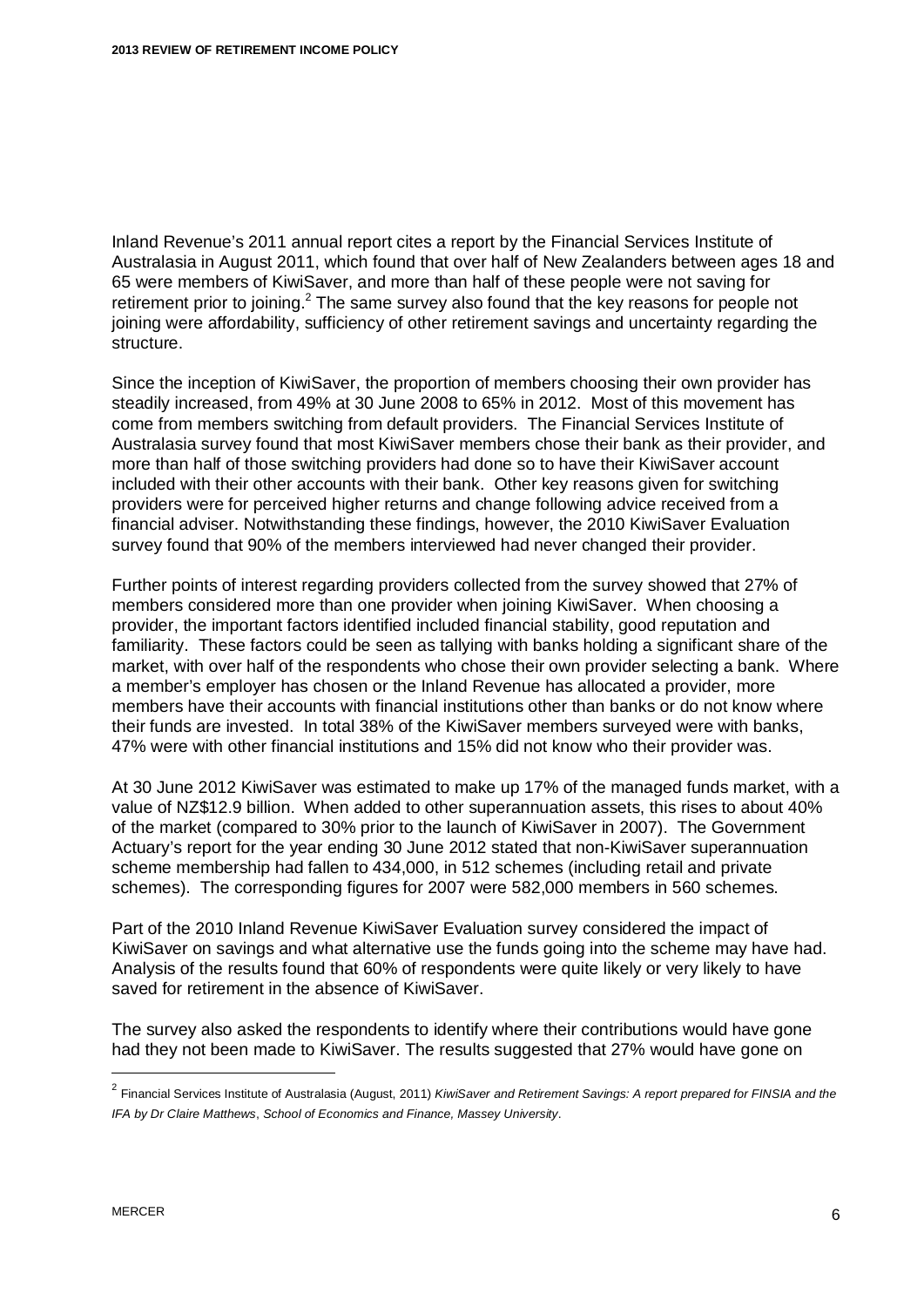other superannuation savings, 13% on other savings and 24% on reducing debt. The remainder would have been consumed so this proportion would constitute additional savings. The general savings behaviour (i.e. not retirement savings or debt repayments) for KiwiSaver members interviewed had not significantly changed since joining the scheme, with 17% increasing their general savings, 15% decreasing and the remainder maintaining the same level.

After weighting for individuals' incomes, analysis of the survey results in Inland Revenue's 2011 annual report posited that 29% of individual contributions represented new national savings. Extending these results to employer contributions and the cost of Government incentives for KiwiSaver the conclusion became that over the ten years to 2021, the introduction of KiwiSaver would have, at best, only a marginal positive impact on national savings. However, it should be noted that the reduction in Government incentives and other scheme changes, announced in the 2011 budget, would impact this analysis.

#### Impact of KiwiSaver

With KiwiSaver being a relatively new, and still evolving, initiative it is important to continue to monitor trends and results to gain a true understanding of its impacts on the retirement and savings landscape. The changes introduced in the 2011 budget may impact on members' attitudes towards the scheme and its popularity. They will, however, lower the cost to the Government.

One area where meaningful conclusions can not currently be drawn is in the utilisation of retiring members' KiwiSaver account balances. The first members have only been able to withdraw their savings since 30 June 2012 (provided they have reached age 65 and completed five years membership). These individuals would have only modest balances and KiwiSaver would be expected to only form a small part of their retirement savings. It is therefore unlikely that the manner in which they have opted to manage these funds post-retirement would reflect how individuals will behave once the scheme matures and members have 20+ years of savings accrued. There are also currently very few post-retirement products to help individuals manage their savings. Such products may reasonably be expected to become more prevalent once more significant balances become available.

#### Mercer's KiwiSaver Sentiment Study

Following the introduction of KiwiSaver Mercer launched its KiwiSaver Sentiment Study which periodically interviews a cross section of the New Zealand population to gauge their attitudes towards and knowledge of retirement savings and, specifically, KiwiSaver. The third such study was carried out in February 2012 with the results published in a report dated May 2012. The report considered the retirement savings landscape in 2007, just prior to the launch of KiwiSaver, and the findings of the second survey conducted in 2009.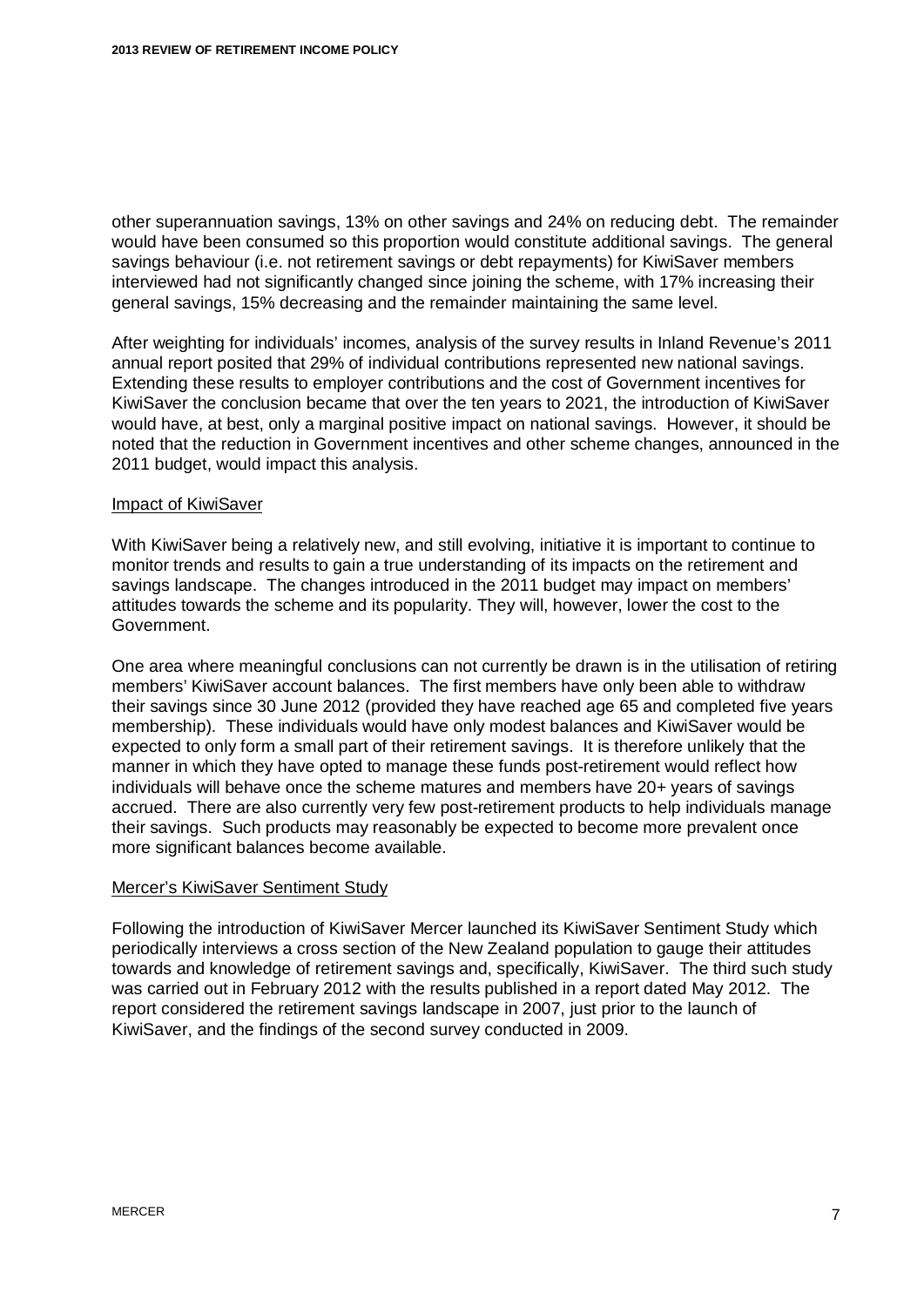The key findings of the 2012 report showed that:

- KiwiSaver had become increasingly polarising compared to 2009. A greater proportion of respondents were found to either be 'positive and embracing' or 'actively against'. This suggests that individuals now had a greater understanding of the scheme and increased clarity shaping their views.
- Overall, younger people were more positive whilst those who were more sceptical were mature (over 55) and owned their own home, perhaps suggesting that KiwiSaver was not such an important part of their retirement planning.
- 71% felt they had at least a reasonable knowledge of KiwiSaver but the remainder were less confident – showing a significant proportion of the population who could benefit from further education from the Government, employers and KiwiSaver providers.
- The main concerns cited by individuals who did not see KiwiSaver as a good way to save for retirement were the risk of share market volatilities and the potential for the Government to make adverse changes to the scheme.
- Sentiment among current participants was high and increasing. 92% of current members believed the scheme would be beneficial to their current retirement saving – up from 89% in 2009 and significantly higher than the 70% observed prior to launch.
- New Zealanders had increasingly realised that they were likely to have a lower standard of living in retirement with an increasing proportion, 52%, believing they would be less comfortable in retirement than they are now, compared to only 42% saying the same in 2007.
- x Anticipated reliance on superannuation in retirement had increased materially from 2009 while anticipated reliance on government assistance and other investments and savings had decreased.
- 61% of survey respondents said they participated in the KiwiSaver scheme, compared to 44% in 2009 and 27% participating in an employer-sponsored workplace savings scheme in 2007.
- 19% of those interviewed who were not members of KiwiSaver intended to join the scheme in the next 12 months. The proportion in 2009 was 26% and in 2007 was 14%.
- 58% of members chose their own provider, 17% went to a default provider and 20% let their employer decide for them. This contrasts with people's intentions prior to the launch where 73% thought they would choose their own provider.
- $\bullet$  The 2% contribution rate option (available as at the survey date) was a popular option with 41% contributing at this level, up from 29% in 2009. A further 44% contributed at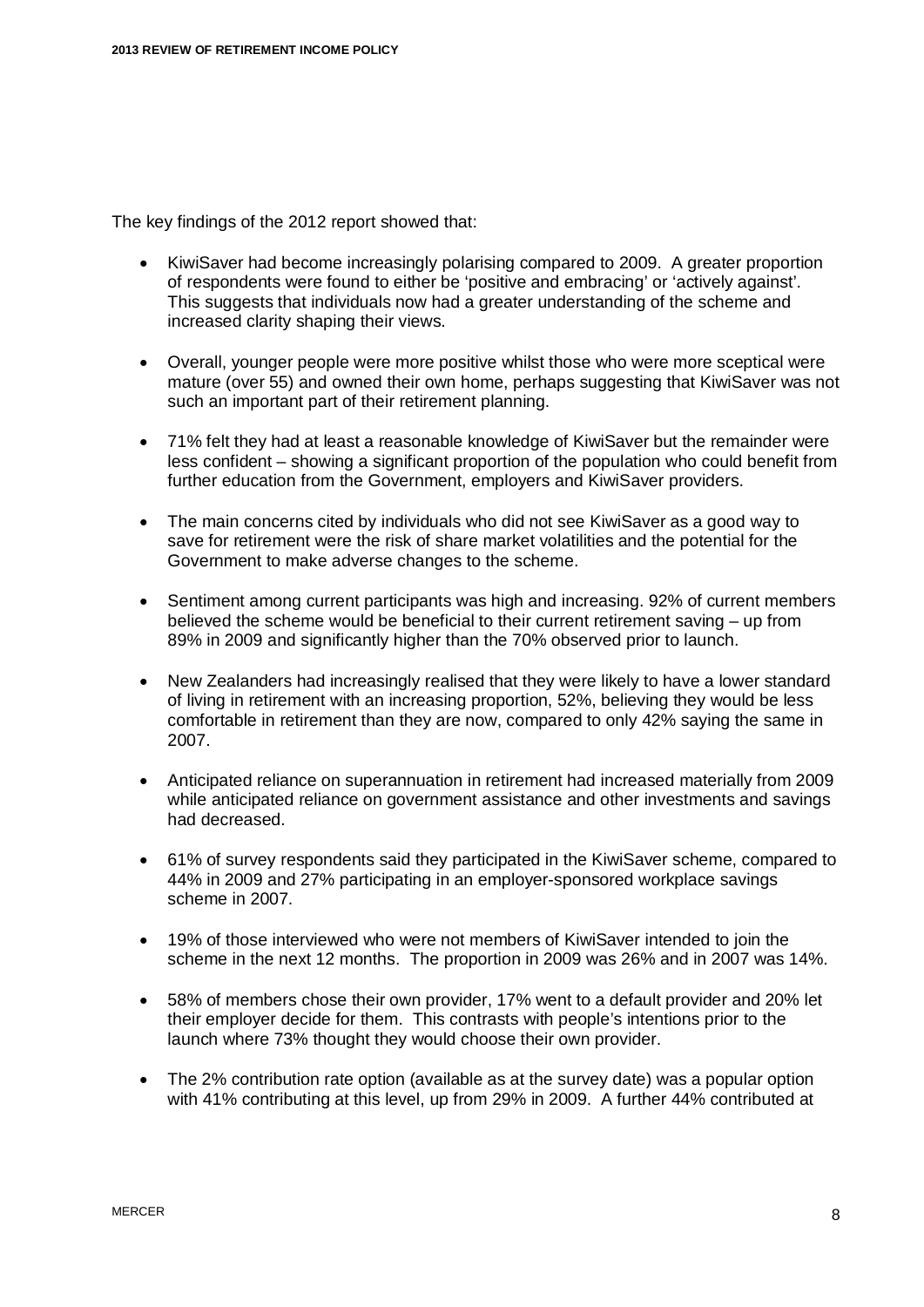the 4% level.

- The number of survey participants in an employer workplace saving scheme had dropped from 32% in 2009 to 21% in 2012, reflecting the increased importance of KiwiSaver for retirement savings.
- The future actions towards KiwiSaver by the Government which were most preferred by those surveyed were a reduction in the amount of tax on investment earnings and policies which encouraged providers to reduce fees.

#### Internationally

The increase in emphasis onto defined contribution arrangements has been observed outside of New Zealand as well, with a shift away from the costs and risks associated with defined benefit schemes. New initiatives have been launched in the UK which focus on this market. There has also been a consolidation of this focus in Australia.

#### United Kingdom

Defined benefit schemes have fallen out of favour and have increasingly been replaced with defined contribution arrangements for much the same reasons as observed in New Zealand. However, the rules regarding the wind up of schemes are much more stringent, making the dissolution of schemes much more expensive. As defined benefit schemes have increasingly closed to new employees with the accrual of future benefits by existing members becoming frozen, there has been a resulting shift in scheme design.

Starting from October 2012 a programme of auto-enrolling the majority of employees into workplace savings schemes began in the UK. Initially this applied to large employers and over the next six years smaller employers will follow, although employees will be able to opt-out. Employees subject to auto-enrolment must meet certain age and income requirements. Companies are able to use their own schemes to meet the requirement (provided certain qualifying requirements are met) and / or offer the National Employment Savings Trust (NEST) – a vehicle set up by the Government. If an employee opts out, they will be re-enrolled automatically every three years.

As part of the auto-enrolment regulations minimum contribution amounts have been imposed, starting at 1% for both employers and employees, increasing to 3% employer and 5% employee by October 2018 (although an employer may choose to pay a larger proportion of the total minimum contributions).

In April 2012, the Government introduced a new low cost retirement savings vehicle, the NEST, which is aimed at employees who currently don't have access to a good quality work based scheme. NEST is a voluntary Government backed vehicle which employers can use to fulfil the auto-enrolment requirements. NEST has been designed to provide a low cost, simple, savings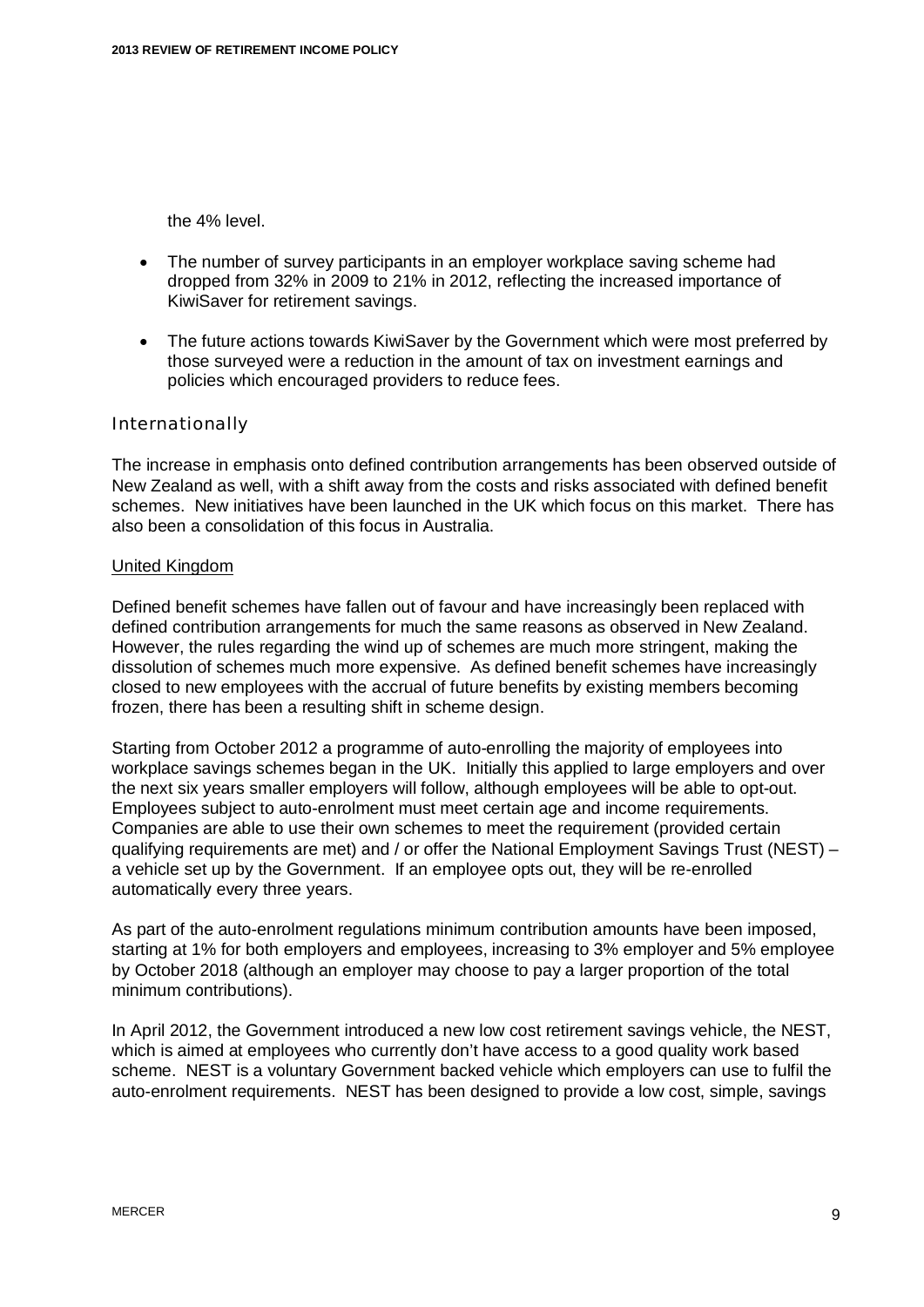vehicle for lower income employees and also enables small employers to meet the autoenrolment regulations.

The UK Minister for Pensions, Steve Webb, wrote last year about the UK Government investigating the possibility of encouraging arrangements that allow a greater sharing of risk between employers and employees. Defined benefit schemes place nearly all the risk onto employers and as a reaction to the increased costs, the balance of interests has shifted whereby risk in its entirety is increasingly being passed onto employees in defined contribution schemes. Mr Webb sought to utilise "defined ambition" schemes, which did not produce a pensions promise but a better certainty of outcome than is currently the case in a defined contribution arrangement. Options for defined ambition schemes that were suggested were: cash balance arrangements (where a there is a guarantee regarding the size of the retirement pot but not of what pension this would purchase); a promise of a pension within a range; and a guaranteed pension but with a varying start date depending on life expectancies. Mr Webb noted that employers were keen to share the risks with employees, but would need encouragement to do so through an appropriate framework.

It remains to be seen whether such schemes can become viable alternatives, although it is worth noting that within New Zealand cash balance defined benefit schemes already exist, but are not widespread and are generally closed. The potential for their success could be encouraged however, for example through the use of low cost master trust arrangements that pool many of the administrative costs between several schemes. For such schemes to become viable, they would need to be integrated with the KiwiSaver requirements.

#### Australia

From 1 July 2013, the minimum level of employer contribution to superannuation will increase from 9% to 9.25% of Ordinary Time Earnings. Ordinary Times Earnings is subject to an earnings cap (currently \$45,750 per quarter). Further increases will occur each year until the minimum contribution reaches 12% from 1 July 2019.

Superannuation legislation in Australia is also undergoing major change. These changes include:

- A standardisation of processes relating to contribution and data transfers from employers to superannuation funds and transfers of benefits between superannuation funds. Generally electronic processing will be required.
- Requirements for default contributions to be paid to a new type of fund (MySuper). MySuper products must comply with various rules aiming at low cost, standardised fee bases and limited options. The intent is to make it easier to compare different MySuper products.
- Increased governance requirements for trustees including significantly greater disclosure of the fund's investment holdings, risk levels and trustee remuneration.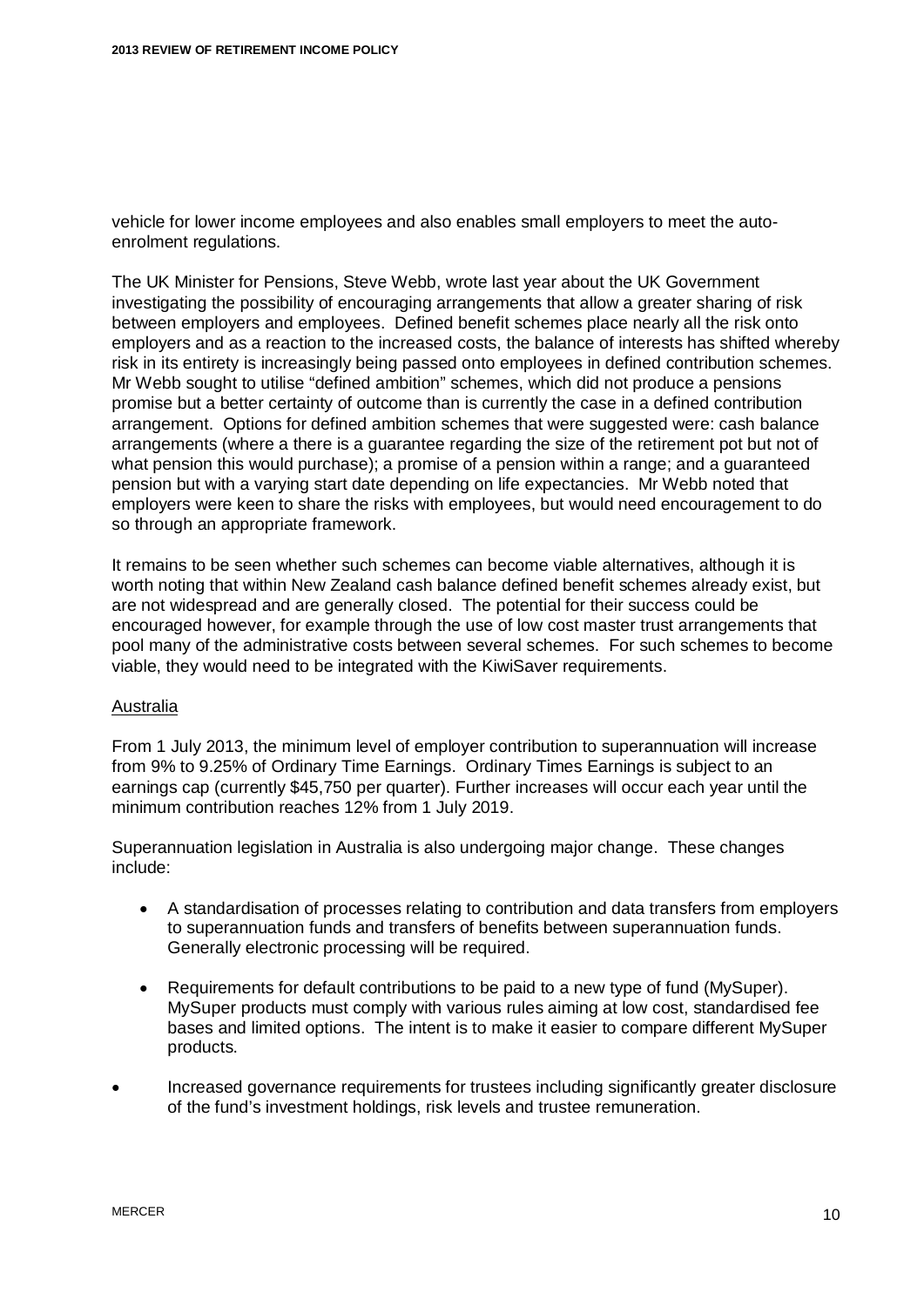## <span id="page-12-0"></span>The role of New Zealand Superannuation

#### Adequacy

The level of NZ Super is currently 66% of the national average wage, on a net of tax basis, for a married couple. This means that an employee earning the average wage at retirement will receive one third of this amount after retiring. For low earners this replacement ratio can increase sharply whilst for high earners it drops off. We believe that this is insufficient on its own to provide the quality of life that most people would desire in their retirement. In 2012 a survey was conducted by Massey University's Financial Education Centre and Workplace Savings to see how much people who are currently retired spend on core items such as transport, health and energy. The results showed that a couple who want a lifestyle with some money for treats or other luxuries such as travel would need an extra \$160 to \$230 a week over and above NZ Super. This excludes any expenditure requirements on rent, mortgage payments or rates. With few other retirement savings incentives currently provided by the state, this will need to be funded from significant self- or employer-funded private provision.

#### Funding

NZ Super is a pay-as-you-go system with the current population funding the cost for the recipients, although the NZ Super Fund will help to control the burden for future generations. As the population ages with increasing life expectancies, the ratio of taxpayers per retiree is expected to decrease from one in four as it currently stands to one in two by 2051. This shrinking tax base relative to the number of recipients is expected to increase the cost of funding NZ Super from 4.7% of GDP in 2010 to 8.0% by 2050<sup>[3](#page-12-1)</sup>, and while this future cost is not as high as the OECD average of 11.4% of GDP, it represents a significant increase that must be met. Such an increase is likely to seriously affect the sustainability of NZ Super and Mercer believes structural changes are required to manage these costs.

#### **Alternatives**

Whilst acknowledging the benefits of retaining a stable state pension system to enable New Zealanders to plan for their retirement, the projected rise in costs is likely to require addressing at some point. Announcing future changes well in advance of their implementation allows the population to build them into their retirement plans and adjust their strategies appropriately. Our recommendation is to consider one or more of the following:

<span id="page-12-1"></span><sup>&</sup>lt;sup>3</sup> What's happening to Pension Ages in OECD countries (http://www.cflri.org.nz/sites/default/files/docs/RI-OECD-Countries-Pension-Ages-2012.pdf)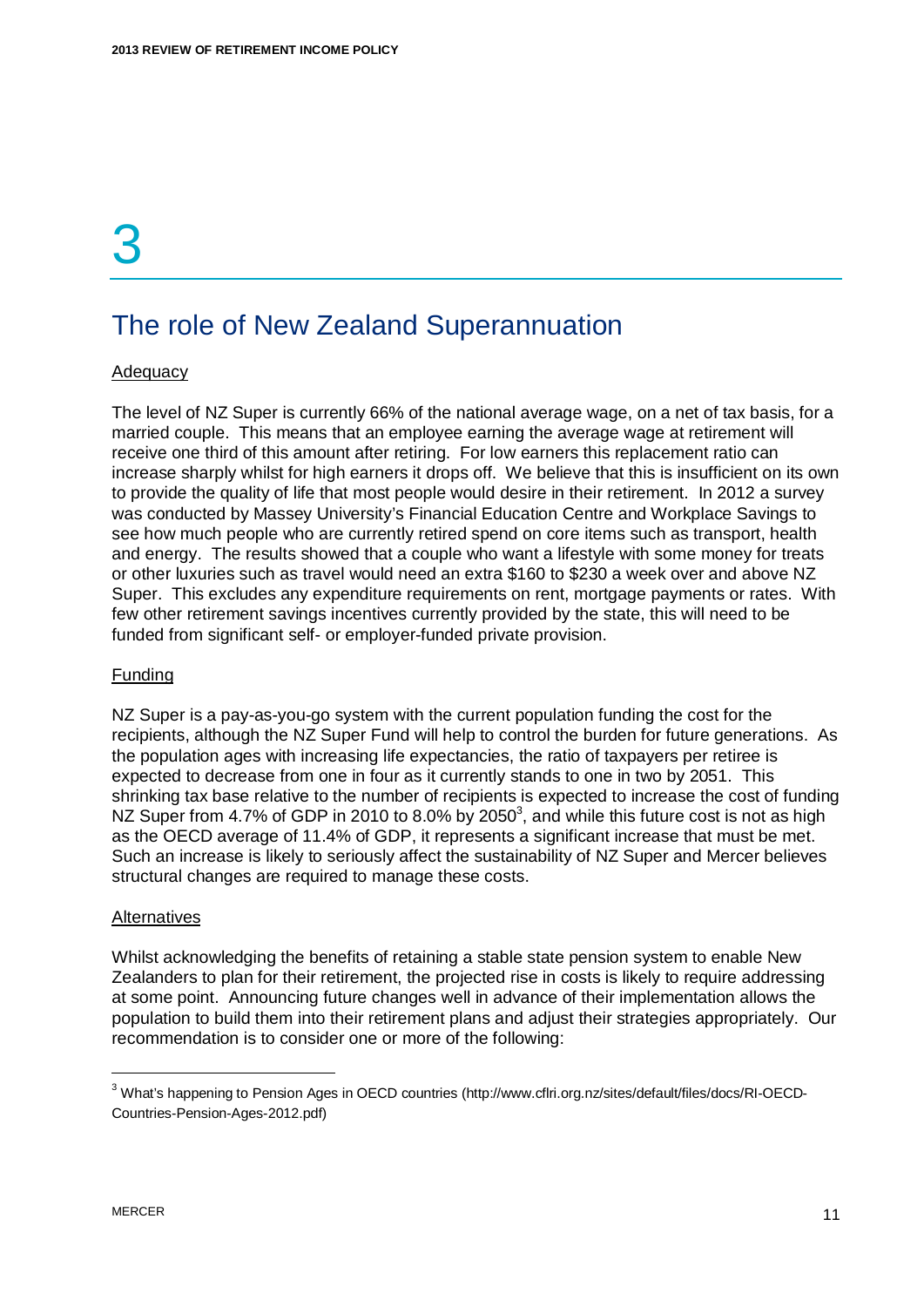#### **• Change NZ Super Age**

The current Government has shown it is unwilling to consider increasing the age at which all New Zealanders become entitled to NZ Super, although the Labour party unsuccessfully campaigned on an increase at the last election. Mercer's view is that the current eligibility rules are unsustainable and the age of entitlement should progressively rise. Whilst a forecast increase in the retirement age at some point in the future would not impact the current expenditure on New Zealand Super, it is however important that such a change is made well in advance of it becoming effective to provide a sufficiently long transition period. An increase of two years to 67 would bring New Zealand in line with Australia and the United States, although linking the age of entitlement to life expectancies would be preferable. A link between the age of entitlement and life expectancies would allow for consistency through time, rather than stepped changes that would be dependent on political parties having to make the unpopular decision as to when such a change occurs. The methodology could be relatively simple, for example fixing the retirement age as a percentage of life expectancy and updating the age of eligibility following the publication of the New Zealand Life Tables every five years, with a suitable lead-in time.

An alternative and somewhat innovative solution that keeps the mechanics simple could be to increase the retirement age by 1 month each year. Such an increase rate would take 24 years (plus any lead-in time) before the retirement age reached 67 but crucially would not stop at this age and then require further discussions regarding increasing it again in the future. Based on our expectations for future life expectancy, this rate of increase also holds the proportion of an individual's lifetime spent in retirement fairly steady. Such a system would have the benefit of allowing individuals to forecast their retirement age well in advance and smooth the increases out in a fair and consistent manner. It is also extendable indefinitely, with the appropriateness of the rate of increase reviewable periodically to ensure it remains appropriate.

#### x **Allow flexible retirement ages**

Older New Zealanders are increasingly remaining in the labour force beyond their age of eligibility for NZ Super. Information from Statistics New Zealand shows an increase in both the proportion of the labour force that is aged over 65 and the workplace participation rate of over 65s.

One policy initiative could therefore be for a person continuing to work after age 65 to be able to elect to delay the start date for receipt of NZ Super (for example, until age 70). In exchange for this deferral, the person would be entitled to a one-off higher NZ Super payment, once payments commence. The effect overall on pension costs would depend on the level of additional entitlement once NZ Super payments commence. The additional entitlement should reflect a proportion of the NZ Super entitlements foregone in the deferral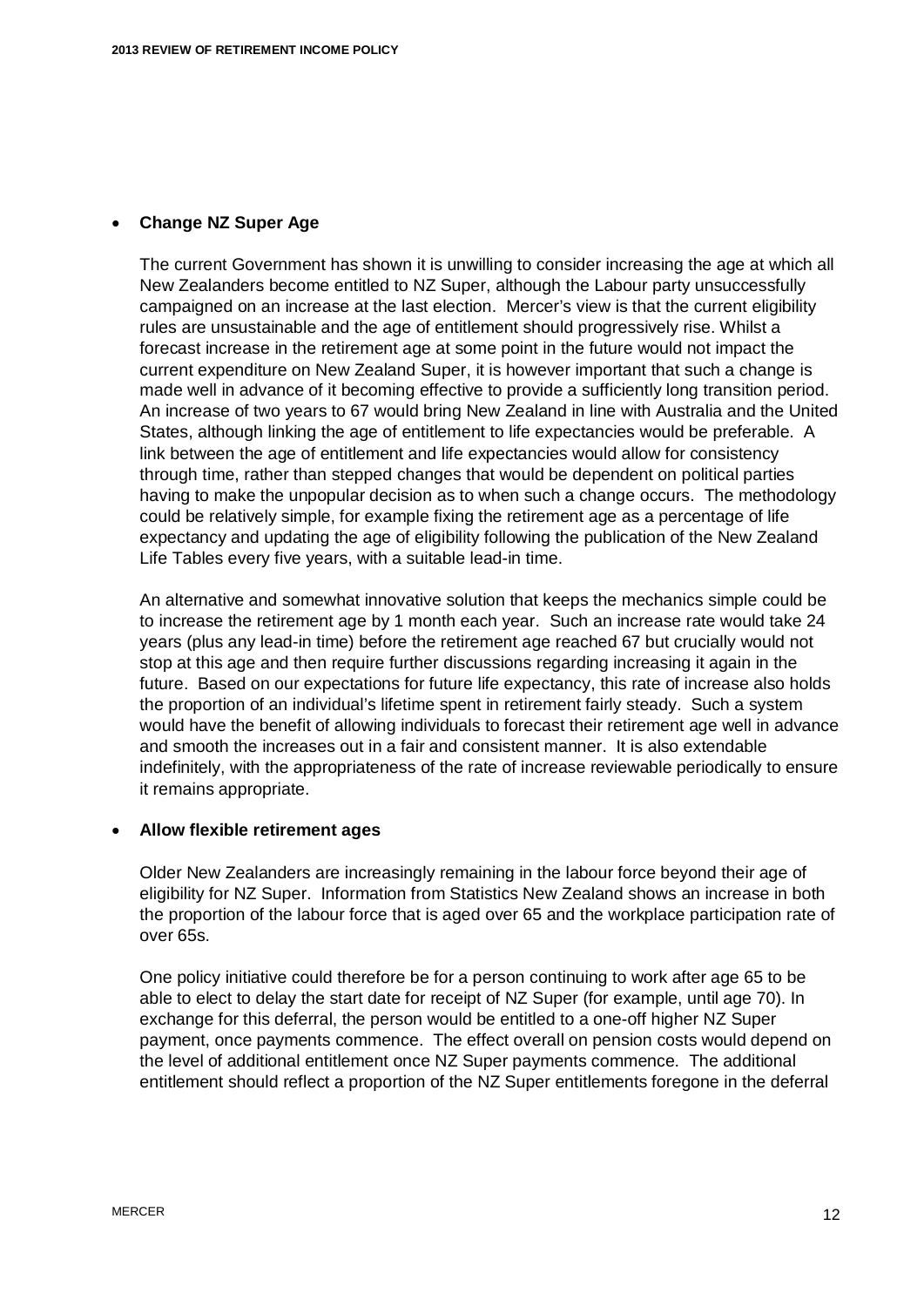period, given the individual would have had the opportunity to earn employment income in that time.

#### x **Introduce means testing**

NZ Super is currently paid at the same rate to all eligible recipients regardless of their financial circumstances. Whilst the universal superannuation system is simple to administer and easy to understand, it does raise the question as to whether those who are able to adequately self-fund their retirement should be entitled to the full benefit?

A means-tested benefit would reduce the funding costs of NZ Super for the Government provided the complexity of such a test did not outweigh the benefits. Such a system would need to work against the hiding of assets by wealthier individuals who would otherwise be ineligible for the full benefit. Care would also be needed to avoid individuals saving less during their working lifetime in order to fall below any threshold. It could, however, encourage individuals to save a greater amount in private schemes to fund the shortfall from a lower level of state benefit. A higher minimum contribution rate into KiwiSaver could help in this regard.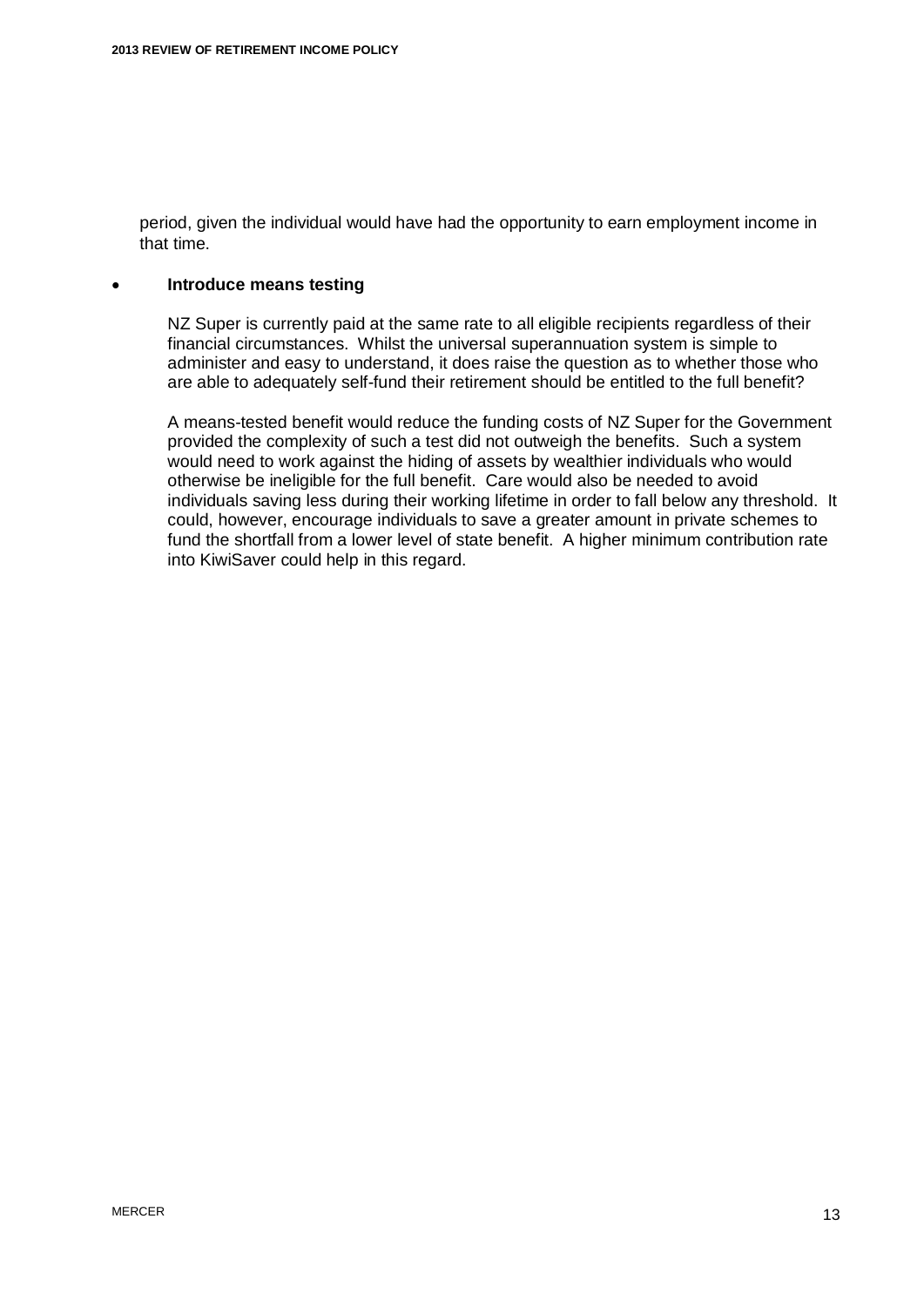### <span id="page-15-0"></span>Improving outcomes from private provision

Looking at the trends in superannuation both domestically and internationally it is clear that defined contribution schemes are where the current and foreseeable future focus is for private retirement provision. These schemes provide a greater degree of certainty in cost for employers but result in individuals taking on a large amount of investment and longevity risk, against which there are few cost effective hedging strategies. This has been shown to discourage retirement saving and can lead to stark differences in outcomes between different groups of people.

Within New Zealand, the current compulsory contribution rates are unlikely to be large enough to result in a retirement savings pot which would be sufficient to maintain an average New Zealander's pre-retirement standard of living without being supplemented by additional nonsuperannuation income. However, unless an employer promises to match contributions above the compulsory rate, most people would find no compelling reason to lock more funds away in KiwiSaver until retirement. Doubts also persist over the sustainability of NZ Super in its current format and the suitability of a universal state benefit.

There are several ways in which private provision could be supported or altered to improve outcomes and improve the quality of life of retirees. Some of these would require specific Government policy changes whilst for others the financial service sector has a role to play.

#### Higher minimum contribution rate

Whilst Mercer believes the current KiwiSaver structure is a good starting point to get New Zealanders saving for their retirement, a higher contribution rate than the minimum currently in place will be needed to secure a meaningful retirement outcome. This will also be necessary to reduce the pressure on future generations and governments to fund an increasing superannuation bill. For a KiwiSaver member earning the national average wage of \$55,000 p.a., the total of their minimum employee, employer and tax credits amounts to approximately 6.5% of their salary (after the deduction of contribution tax). As a comparison, the level provided by the Australian Superannuation Guarantee is currently due to rise to 12% of salary (10.2% after deduction for tax) in 2019. The Australian system also offers incentives for individuals to contribute more.

There is a risk that forcing the minimum contribution rate up too high, too quickly could discourage membership, particularly for the lower paid, but foreshadowing a future change early would allow individuals and businesses to make the necessary preparations and even encourage an early adoption. Alternatively the increase in the minimum contribution rate could be applied to the employer's contribution rate only.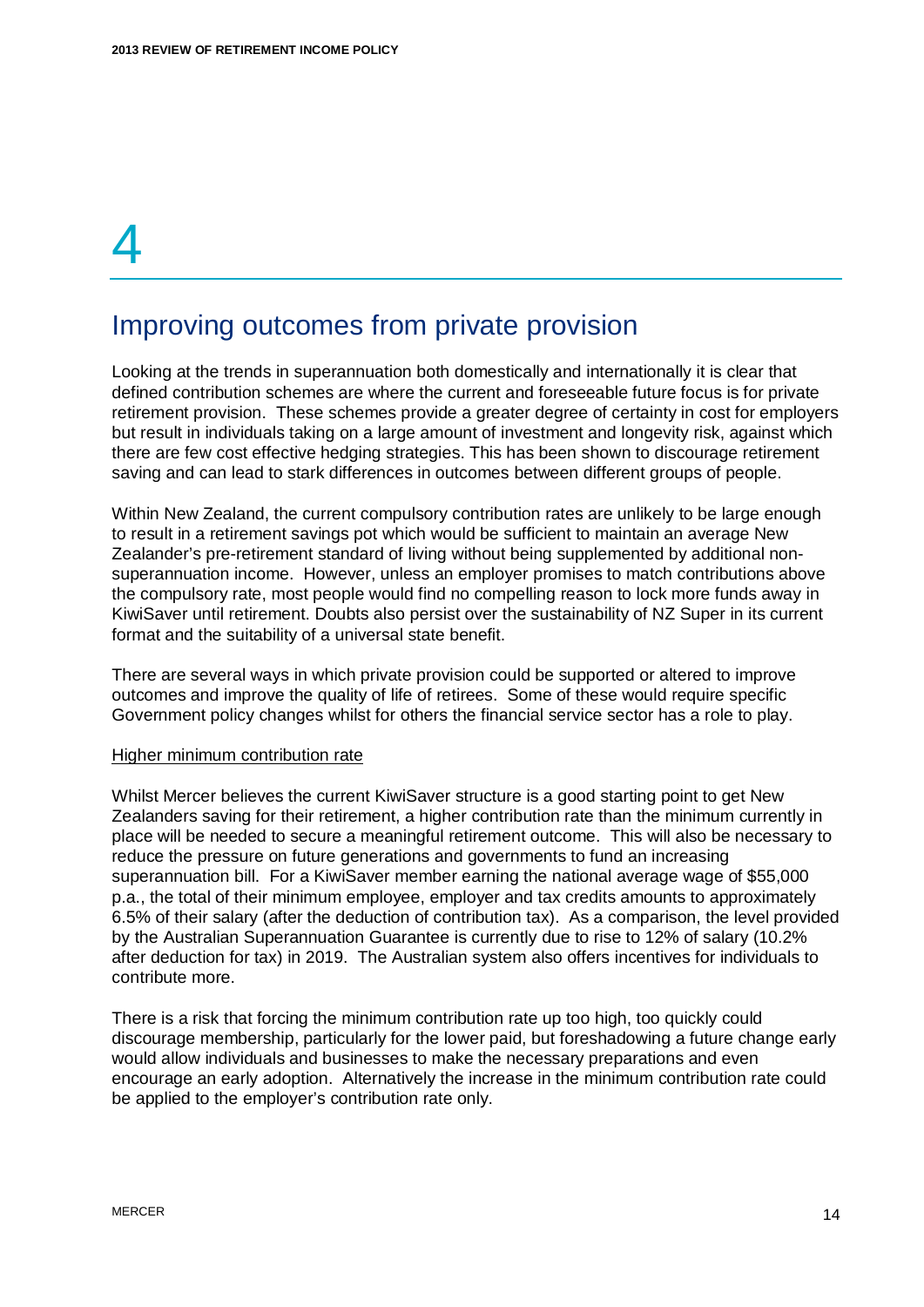One easy to introduce policy change would be to allow an employee contribution rate of 6%, filling the large jump between the current 4% and 8% rates. Whilst this would remain optional, and so perhaps fairly limited in its outcome, the introduction of an intermediate rate, together with a concerted education exercise, could encourage higher savings rates.

#### Compulsory membership

KiwiSaver has been seen to be a success with 2.1m members at the end of March 2013. According to Inland Revenue's 2012 KiwiSaver annual report, over half of eligible New Zealanders are not signed up to KiwiSaver. This is skewed somewhat by the inclusion of those not in the labour force, but more than 40% of those of working age are not members. Only a small fraction of these would be covered by other workplace savings schemes. Mercer supports the Government's stated aim of auto enrolment at some point in the future as a measure to get more people signed up and saving. Whilst likely to be politically unpopular, compulsory membership would ensure a much larger proportion of New Zealanders are making provision for their retirement and would improve the efficiencies of the KiwiSaver system.

#### Tax incentives

To avoid the unpopularity of compulsory membership and the possibility of pricing out low earners with higher minimum contribution rates a wider system of incentives to contribute could be applied. There are no incentives for New Zealanders to contribute more into KiwiSaver than the compulsory rate (or \$1,043 p.a. if lower), beyond discretionary benefits offered by their employer. Coupled with a relatively low compulsory rate this discourages the setting aside of adequate funds for the future and is therefore likely to increase the pressure on future generations to help fund retirement benefits.

A review of the taxation of contributions could encourage individuals to increase the amounts deposited in KiwiSaver or other superannuation schemes. A preferential tax treatment on contributions made, rather than taken as salary could be implemented by amending the ESCT scale to lift the thresholds or reduce the rates applied. The Australian system, for example, allows for individuals to sacrifice some of their salary into their super, where it is taxed at 15%, rather than at their marginal tax rate.

Currently, investment earnings are taxed at a member's Prescribed Investor Rate, or potentially a higher rate if the scheme is not itself a PIE. Taxing earnings at a lower rate in KiwiSaver schemes would provide an incentive to lock funds away for retirement. To avoid overly subsidising the wealthy, appropriate caps can be put in place or such benefits could be implemented in conjunction with means testing on New Zealand Superannuation.

#### Education and engagement

A large number of savers, particularly default KiwiSaver members, are likely to be disengaged from their retirement savings and have relatively low levels of financial literacy. Greater support in making them aware of what their savings would be worth and how they could potentially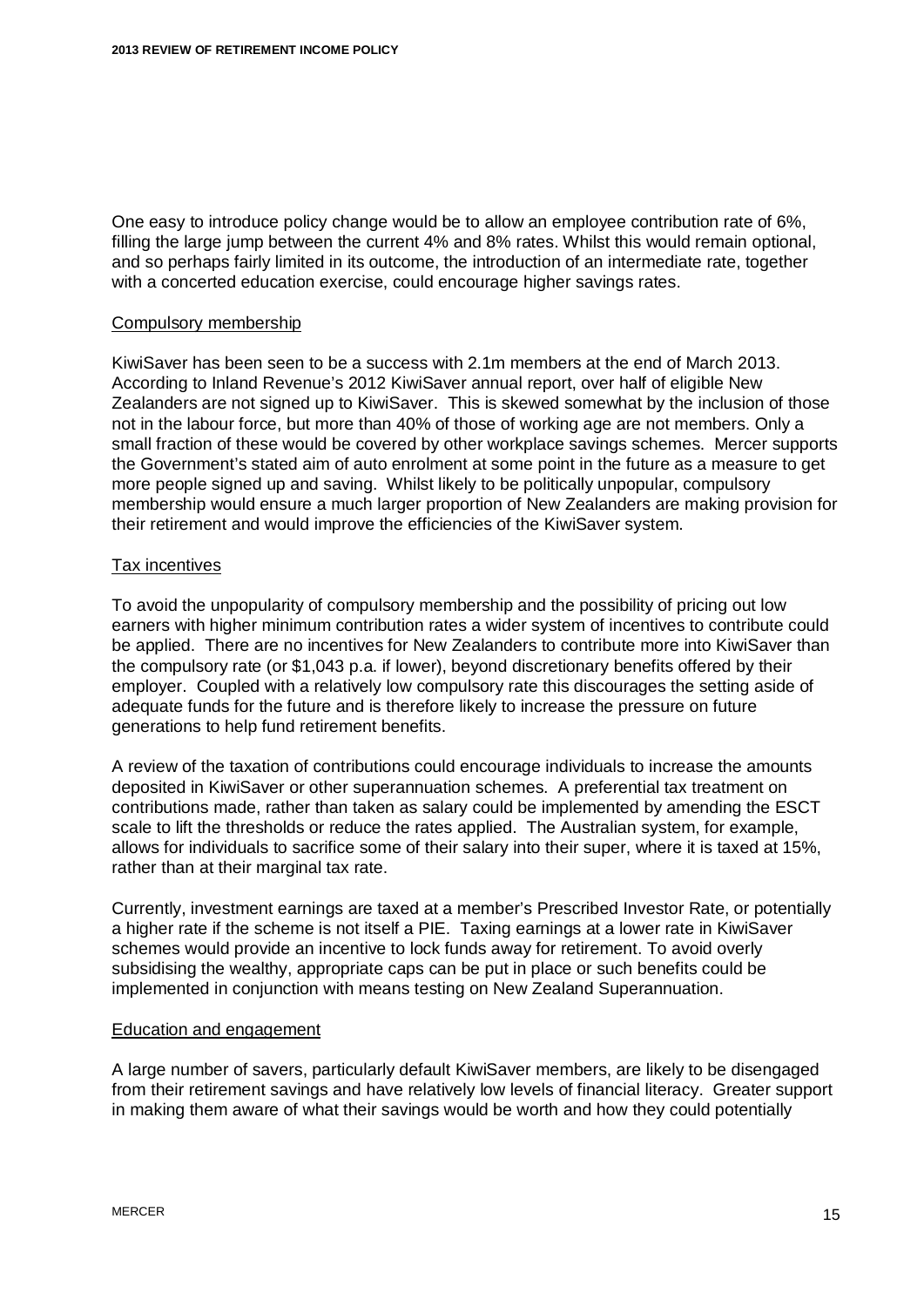improve their outcomes can provide significant benefits. Mercer's 'Money for Jam' campaign in 2012 was an example of how providers can help – making KiwiSavers aware of the contributions needed to maximise the tax credit part of their savings.

More generally, the majority of New Zealanders are aware that they will not be as comfortable in their retirement as they are currently but many would not be aware of the amount needed on retirement, or a suitable savings pattern to reach a desired amount, to meet their goals. Educating them as to the estimated projected level of lifetime income afforded from savings would help individuals ensure they are saving a suitable amount during their working lifetime to fund the lifestyle they desire through their retirement years. Correcting misconceptions about life expectancies, whereby people tend to under estimate the period over which their retirement savings will need to be spread, should form part of this education. Calculators available on the Sorted website already have the capabilities to illustrate this, but KiwiSaver providers or retirement savings schemes sponsors could be more direct and include relevant information into annual benefit statements. An illustration of the estimated *income* afforded from balances would be useful.

The use of a lifecycle approach as detailed below is another example of where the use of clear education and communication strategies could help Kiwis make informed decisions and boost their savings.

#### Suitable investment policies

In the recent call by the Ministry of Business, Innovation and Employment for submissions on the KiwiSaver default provider arrangements Mercer expressed its support for life-cycle default investment options. Default funds currently adopt a relatively static asset allocation of approximately 20% in growth assets and 80% in defensive assets throughout their duration. While this may be appropriate for an older member, it may not be an optimal strategy for a younger member, who has time to recover from any risk events (although it is accepted that this strategy may have limited utility in the case of a younger member looking to purchase their first home).

We believe the default scheme can do more for KiwiSaver members to ensure they have an adequate income both leading to retirement and during their retirement years. A life-cycle investment approach within a default KiwiSaver fund would provide members with a framework to create adequate and sustainable incomes to and through retirement. Their use does also have a role outside of the default area, but introducing them in this way ensure a significant number of New Zealanders are alerted to their benefits and allows fees to be kept affordable.

A dynamic life-cycle approach means changing a member's investment strategy as their circumstances change throughout their whole life. Typically, a member's assets are gradually switched from a growth investment strategy to a more defensive one. Our research shows by changing the static default strategy to a dynamic life-cycle approach, members are better positioned to generate more retirement savings while not increasing the chances of a negative outcome during the critical 5-10 years leading up to retirement.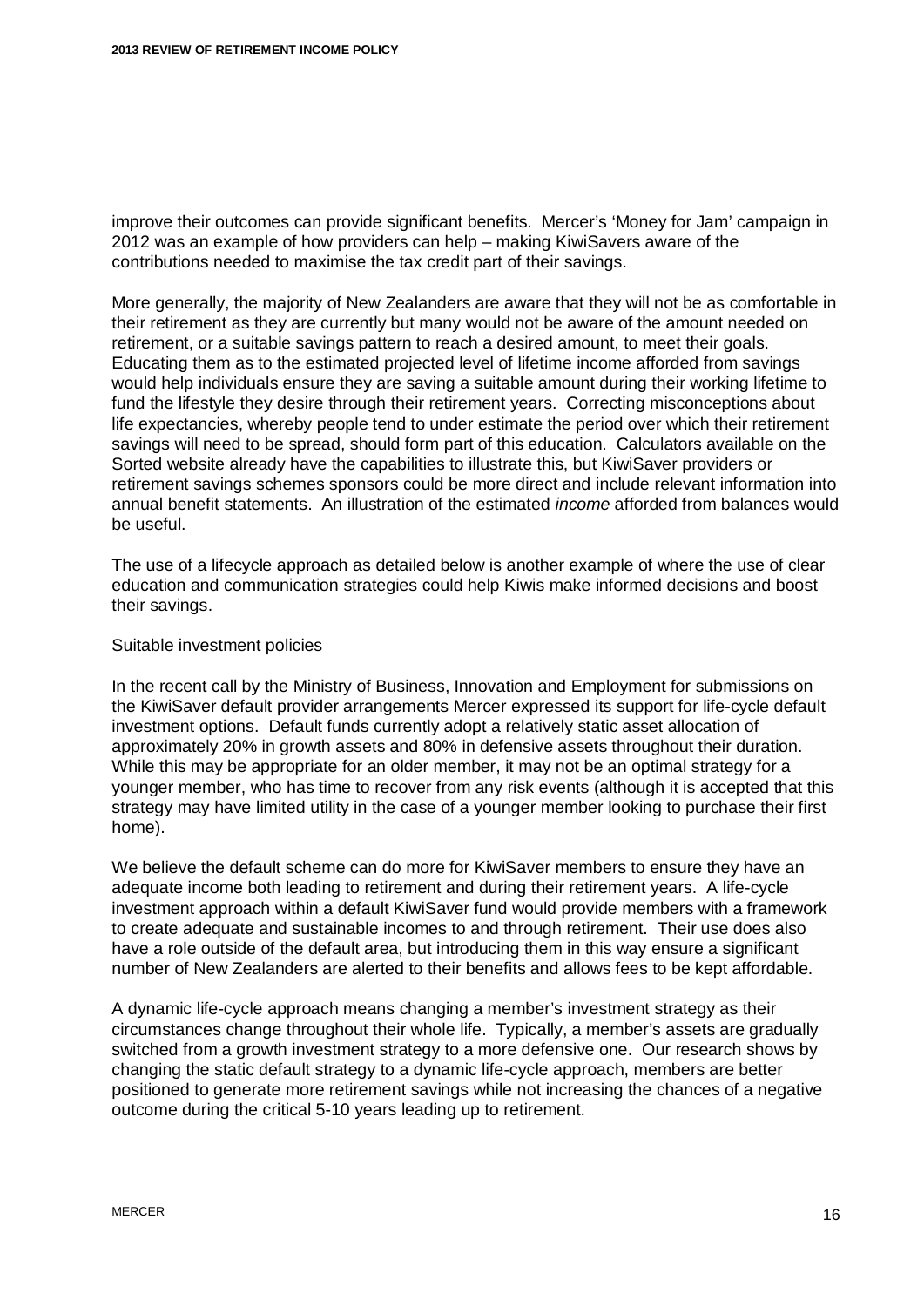Age-based defaults are the most common type of default option in the UK and US and are recommended by the OECD ("Better Policies for Better Lives") as suitable default strategies for pension plans. In Australia, MySuper legislation has also allowed age-based investment strategies as a default MySuper strategy.

Despite the added complexity we believe age-based investment strategies are a significant and necessary improvement to the design of KiwiSaver which would result in better outcomes for members over the long term.

Mercer also believes that an improved default strategy for the majority of members is not a substitute for one to one financial advice. According to Mercer research, age 45-55 is an opportune time to re-evaluate a member's investment strategy and for the member to consider converting to a personalised, advice driven strategy.

#### Post-retirement options

The focus on KiwiSaver, and indeed the whole defined contribution retirement savings sector, has been on the accumulation side with very few targeted options for managing balances postretirement. With no significant market for post-retirement products currently available, retirees with account based benefits are left on their own to manage the spending of their savings through retirement. Managing the longevity and investment risks is beyond the individual capabilities of most of the population and policies should be considered that encourage the introduction of post-retirement products that manage the utilisation of accumulated balances. A transparent and flexible structure would allow individuals to make the necessary preparations to fund their desired lifestyle and increase confidence in the whole retirement income system.

Annuities are usually offered up as the primary solution and while they provide a suitable hedge against the risk of an individual outliving their capital, they have proven to be unpopular in recent years in New Zealand. Issuers have been reluctant to offer them without suitable investments to back them; there has also been only a small potential market and high capital requirements. Potential purchasers have also been scarce due to fears over the security of issuers, the safety net provided by NZ Super and perceived low returns.

When pricing annuities providers must account for the risk of anti-selection, whereby the healthiest individuals are most likely to purchase, low future returns due to the capital requirements and the taxation of returns at the corporate tax rate, rather than an annuitant's own rate (or likely their Prescribed Investor Rate). All these factors combine to make annuities relatively expensive and so more flexible post retirement options are required. One such solution is set out in the next section.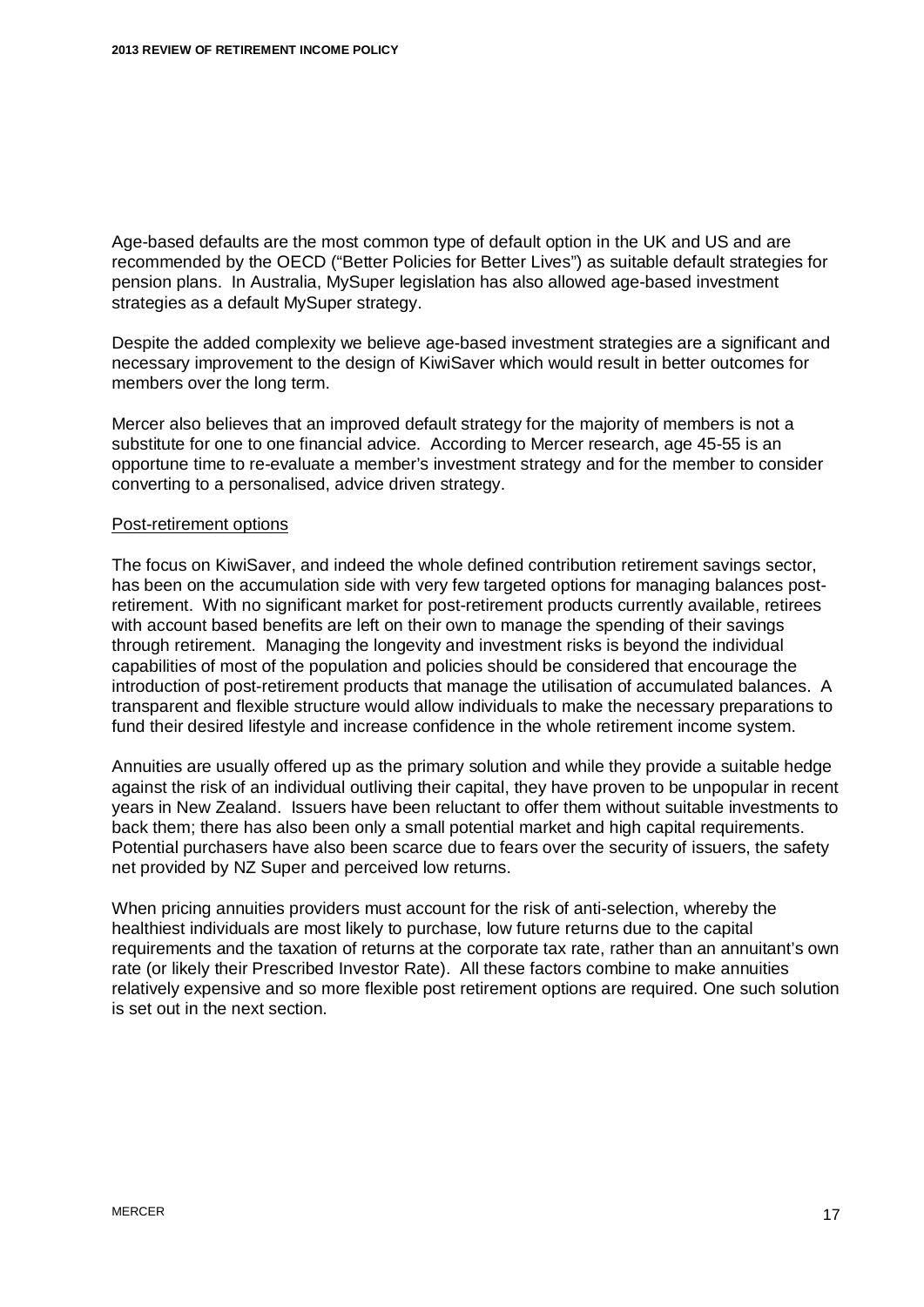### <span id="page-19-0"></span>An alternative post-retirement investment approach

Mercer believes a better approach to funding retirees' post-retirement needs would come from a three-pronged approach, separating accumulated savings into income and discretionary accounts and a new approach to the provision and timing of annuity benefits.

The chart below shows how potential retirement spending needs may vary for a middle income retiree through time and how a post-retirement system can be set-up to provide the security and flexibility to meet these needs.



Chart 2: Expenditure pattern and sources of income for a retiree

The chart shows a need for regular income in excess of the base level provided by NZ Super, plus additional amounts needed at infrequent times to fund irregular large spending such as overseas holidays or a new car. The proposed system for meeting these needs involves dividing retirement savings into two parts – income and discretionary accounts. The *income account* must be used to provide a regular income either through the purchase of an annuity or an account based pension with maximum withdrawal amounts to encourage smoothed income over an individual's lifetime. *The discretionary account* can then be used to meet the irregular larger spending needs with limited restrictions. Other income or assets (including from continued employment or the release of home equity) may also be used as necessary.

To compensate individuals for the restrictions imposed by income accounts there would need to be savings incentives, which are already used to some extent through the kick-start and tax credits offered in KiwiSaver. These would possibly need to be extended to increase the level of savings and offset the unpopularity of restrictions. If means-testing NZ Super is introduced as a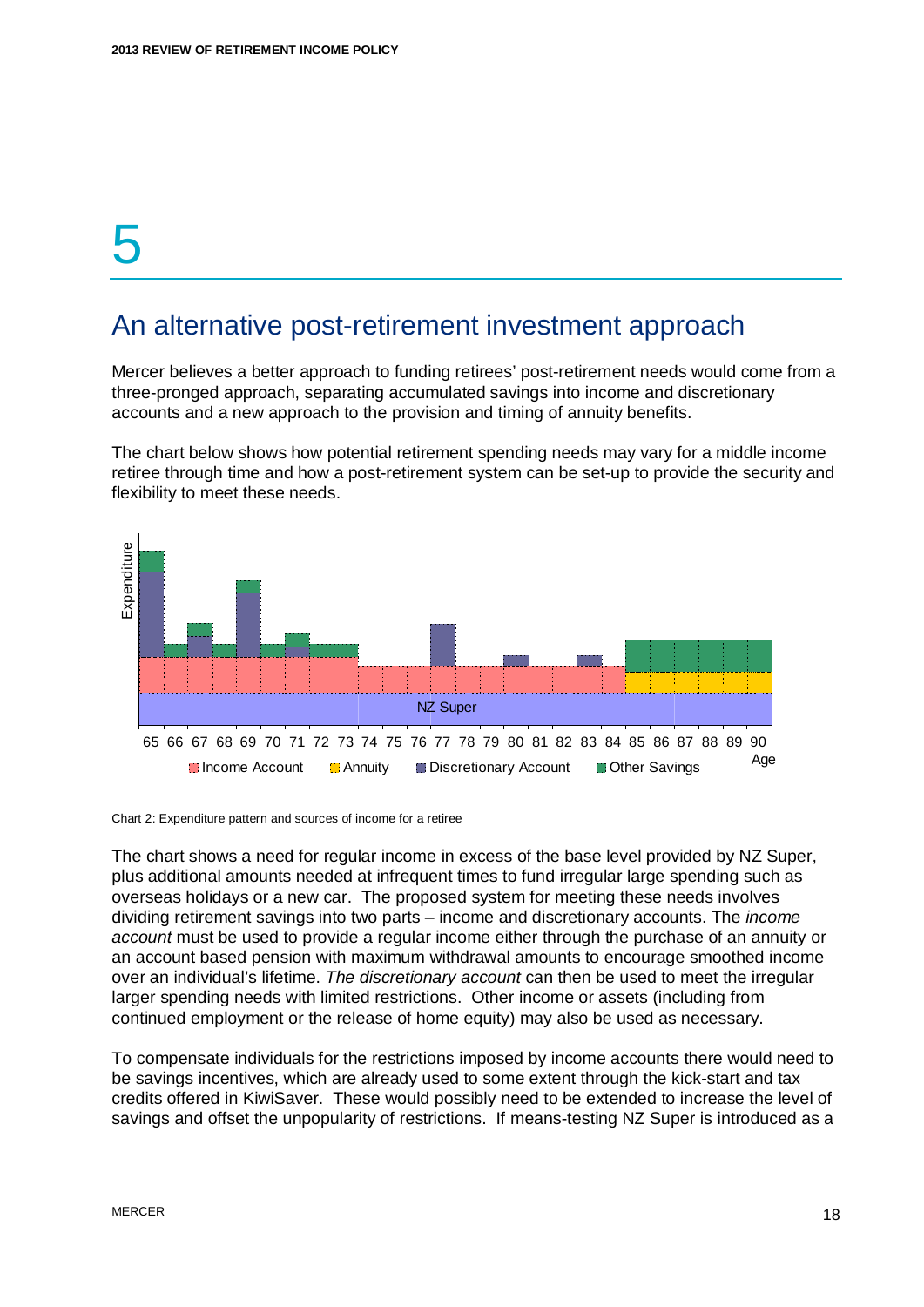way to fund these incentives it is easy to see that an increase in the amount provided by the income account can fill the gap in an individual's retirement income. A less popular, but more efficient, policy change would be to impose compulsory savings.

As well as the option to manage their own investments in line with their risk tolerances, individuals should have the (simpler) option of using their income account (and any other savings) to purchase an annuity at any time. However, it should be noted that by deferring an annuity purchase for 20 years post retirement an individual could realistically manage their investments to receive an income some 20% higher than by purchasing an annuity at retirement age. This demonstrates the value in allowing individuals the flexibility to manage their own savings during the early years of retirement. In Chart 2 the purchase of the annuity at age 85 can be funded from the unspent balance from both accounts, but could also be achieved by setting aside designated funds at retirement or through the payment of on-going premiums from regular income in earlier retirement years.

Global experiences show that Government interventions are likely to be needed to produce a viable private sector annuity market. One solution for New Zealand could be for the Government to act as an annuity provider, allowing individuals to purchase additional units of NZ Super. This builds on an existing framework and has the potential to provide annuities at a lower cost than possible through the private sector. Such a 'top-up' option may be particularly appealing for small accounts that are likely to be the norm for KiwiSaver over the coming years and also for individuals well into their retirement.

Taken together, these elements can produce an easy to understand and flexible system that encourages middle incomers to spread their retirement savings over their lifetime. A more generic retirement income design, that is non-country specific, can be found in Mercer's Retirement Design for the Future paper from June 2010.